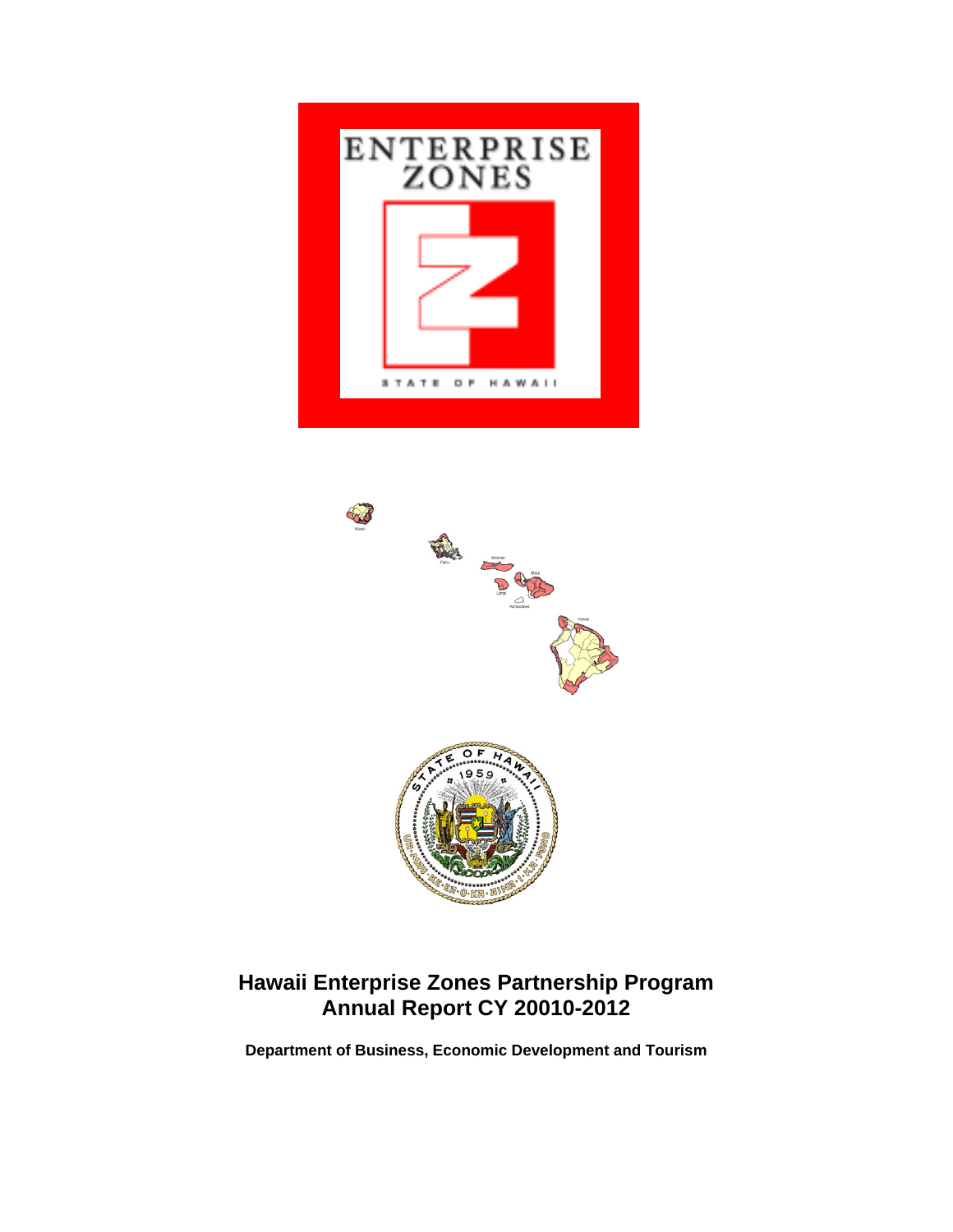# HAWAII ENTERPRISE ZONES PARTNERSHIP PROGRAM **ANNUAL REPORT** Calendar Years (CY) 2010-2012

# **Table of Contents**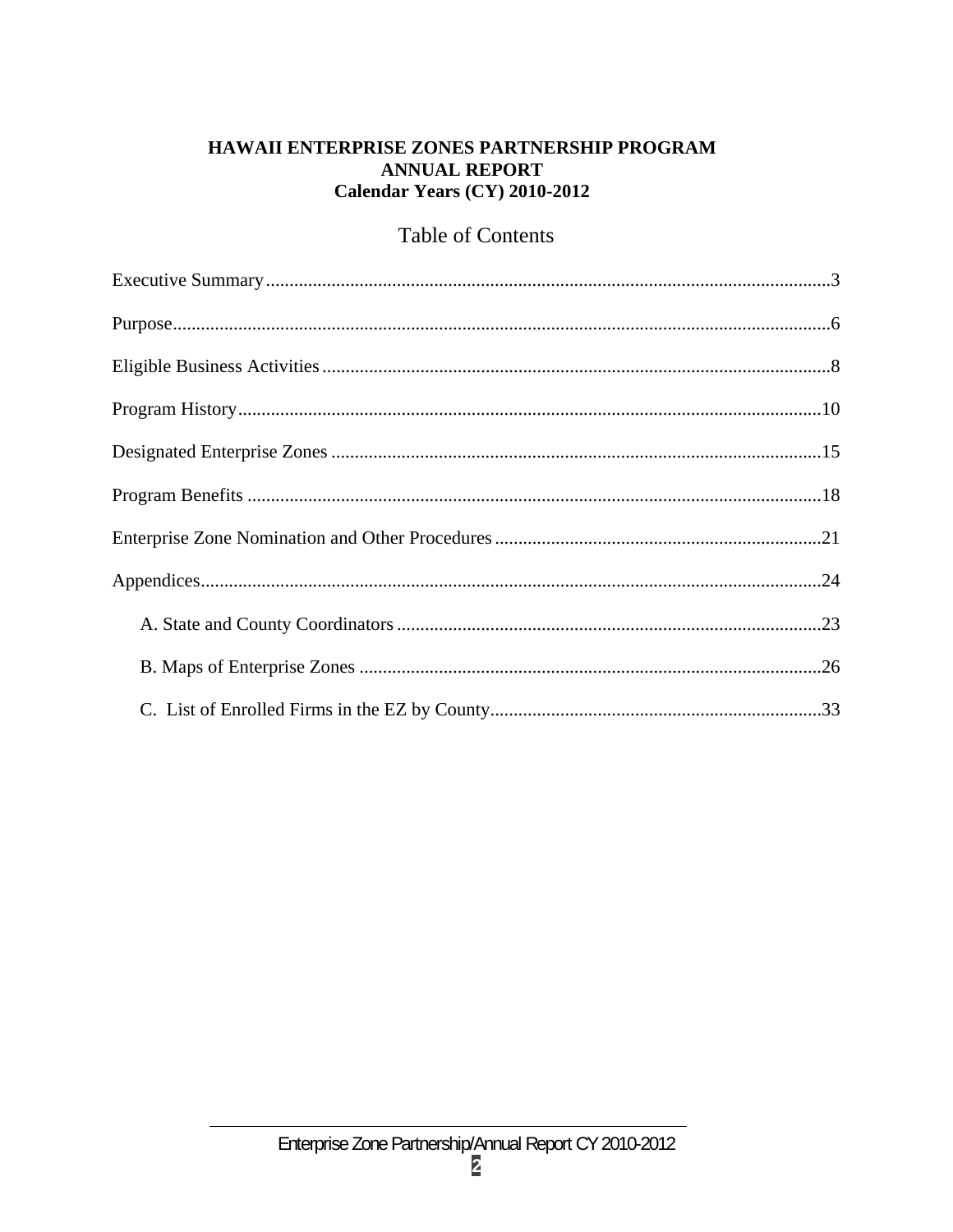## **EXECUTIVE SUMMARY**

The Hawaii Enterprise Zones Partnership Program (EZ) was established by the Hawaii State Legislature to help stimulate certain types of business activity and employment in areas where they are most needed. The EZ Program is a significant tool towards the State's efforts to stimulate businesses and job creation.

Eligible businesses that satisfy EZ hiring requirements are exempt from the Hawaii General Excise Tax (GET) on eligible revenues and can claim partial personal or corporate income tax credits for up to seven consecutive years. They also qualify for a GET exemption on work done at their site by a Hawaii State licensed contractor or subcontractor. The counties *may* also offer additional incentives, including incremental property tax relief, priority permit processing, or fee waivers.

The number of firms enrolled in the EZ Program was 287 at the end of 2012.

In 2011, the legislature passed a measure that suspended the GET exemption for new companies enrolling in the EZ effective July 1, 2011 through June 30, 2013. This measure did not affect companies that were enrolled in the EZ program, prior to June 30, 2011, that continue to meet EZ hiring, sales, and revenue requirements. In addition, the GET exemption was suspended for licensed contractors doing work for EZ companies effective July 1, 2011 through June 30, 2013.

The EZ program is an important business incentive for Hawaii companies. In 2011, Governor Neil Abercrombie's administration, through DBEDT, conducted "Bringing Government to the Communities" workshops in each county. The EZ county coordinators were instrumental in collaborating with DBEDT to register businesses in the state to attend the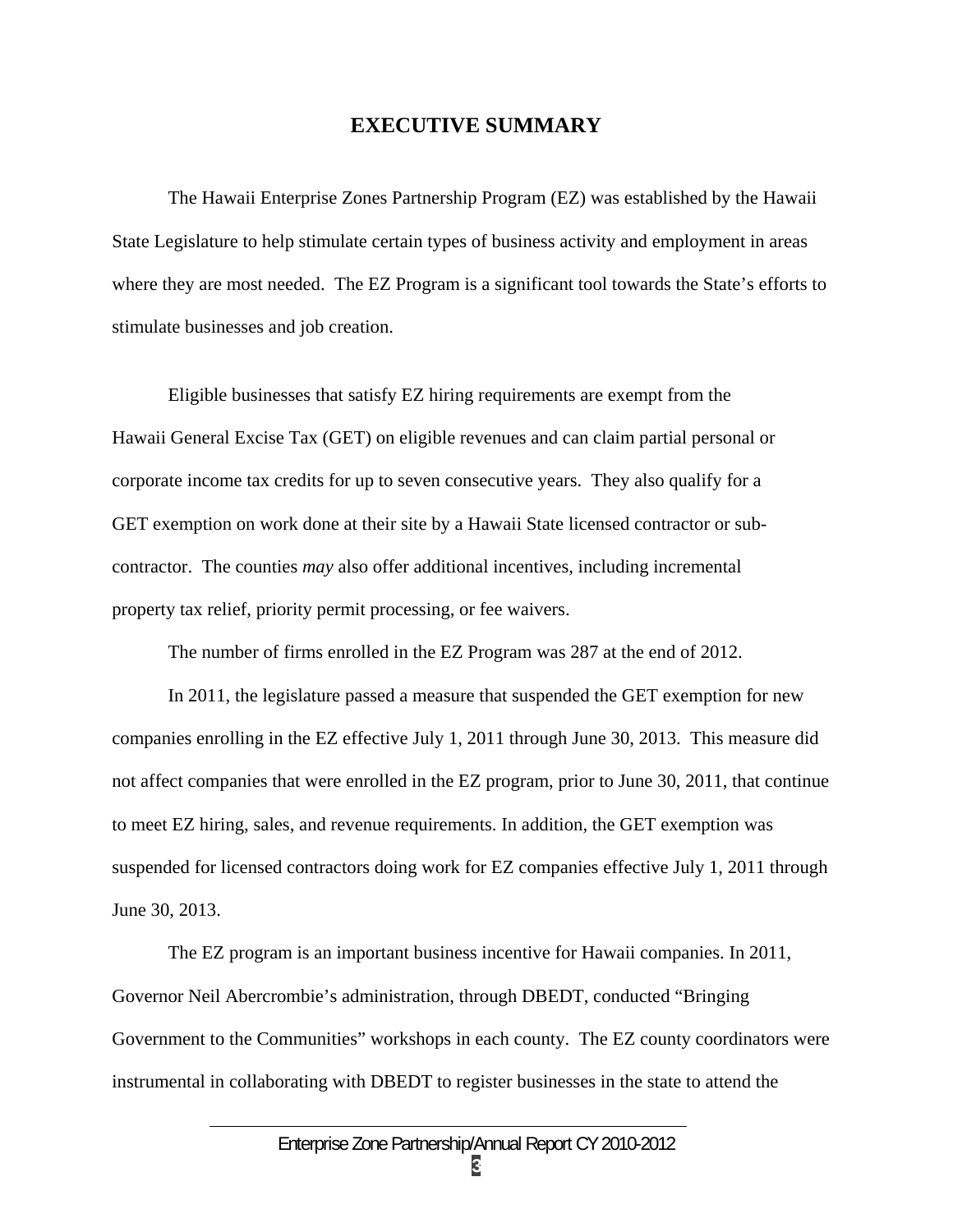workshops. Nearly 150 business representatives were informed about the EZ program, its benefits and new laws that were enacted. The program was a great state-county effort in brining government to the communities. The statewide informational workshops resulted in 62 new companies enrolling in the EZ program.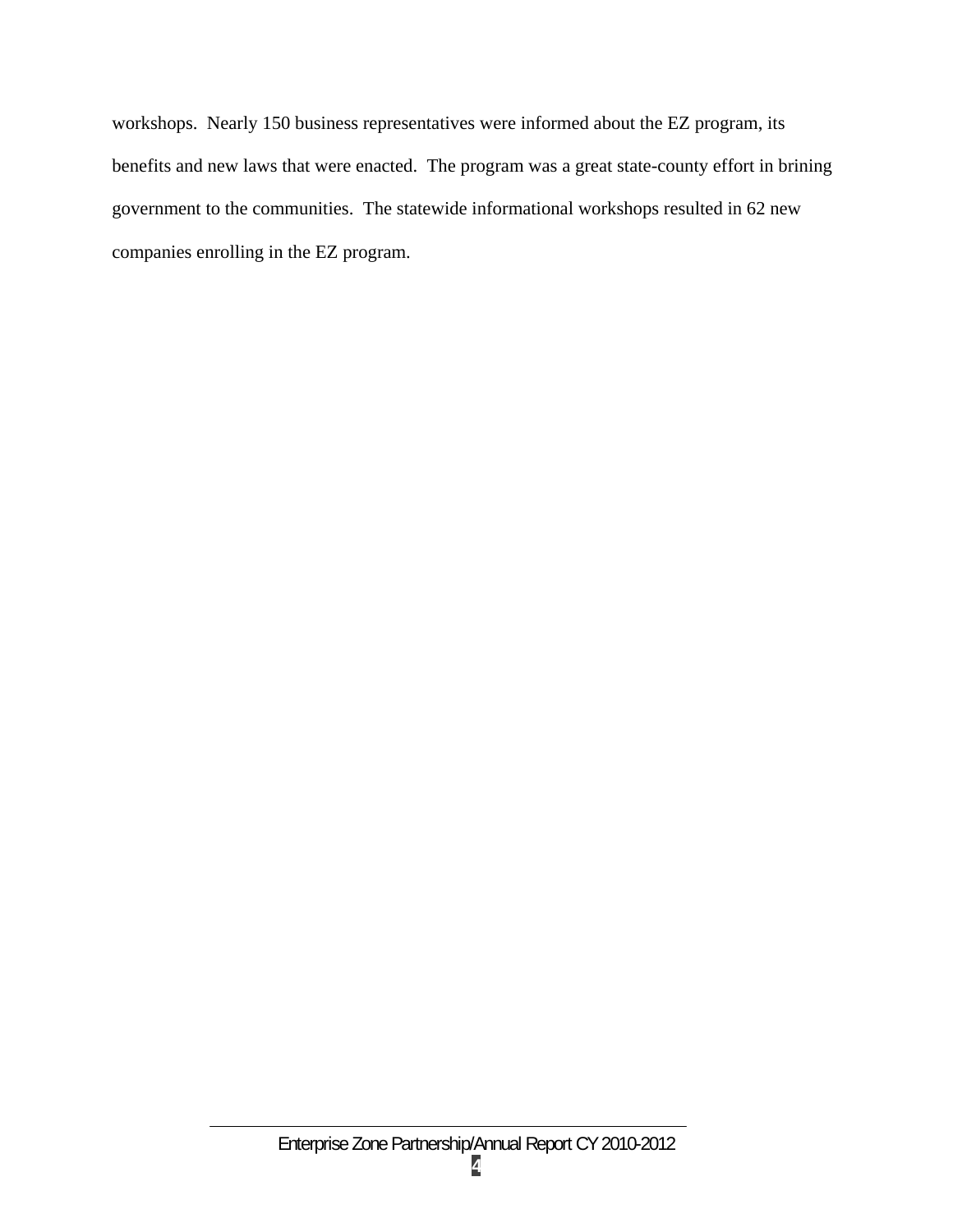

# **Significant Dates:**

May-June 2011 – Bringing Government to the Communities Initiative.

July 1, 2011 – June 30, 2013 – Suspension of General Excise Tax Exemption for new EZ companies.

July 1, 2011 – June 30, 2013 – Suspension of GET Exemption for Licensed Contractors.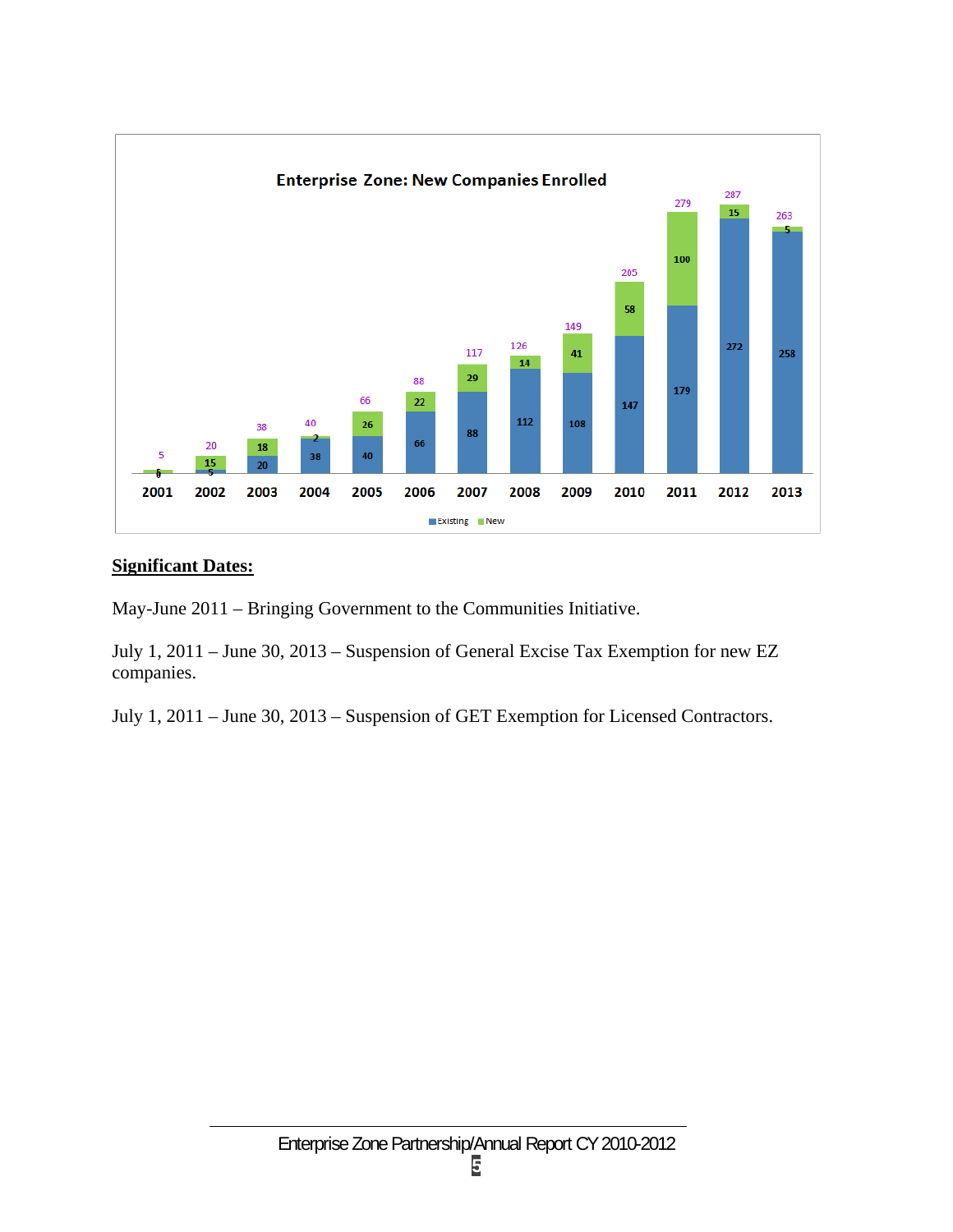#### **PURPOSE**

The purpose of the Enterprise Zones (EZ) Partnership program is to increase business activity, job retention, and job creation in areas and industries where they are most needed and most appropriate via tax and other incentives. It is a program that encourages a collaborative relationship between the State, the counties, and qualifying businesses.

Each county can select up to six areas which satisfy unemployment or income criteria for 20-year designation as Enterprise Zones by the Governor. Eligible businesses that satisfy certain hiring requirements are exempt from Hawaii's General Excise Tax (GET) on the gross proceeds from the manufacture of tangible personal property, the wholesale of tangible personal property, the engaging in a service business by a qualified business, or the engaging in research, development, sale, or production of all types of genetically-engineered medical agricultural, or maritime biotechnology products. However, effective July 1, 2011 through June 30, 2013, the GET exemption was temporarily suspended on gross proceeds received by qualified businesses in the EZ that do not have valid certificates of qualification from DBEDT. This measure did not affect companies that were enrolled in the EZ program, prior to June 30, 2011, that continued to meet EZ hiring, sales, and revenue requirements.

Companies enrolling in the program during the July 1, 2011 through June 30, 2013 period may continue to claim two different state income tax credits for up to seven consecutive years. Although construction and construction-trade contractors were exempt from GET on work performed for EZ-enrolled businesses, effective July 1, 2011 through June 30, 2013, the GET exemption was temporarily suspended.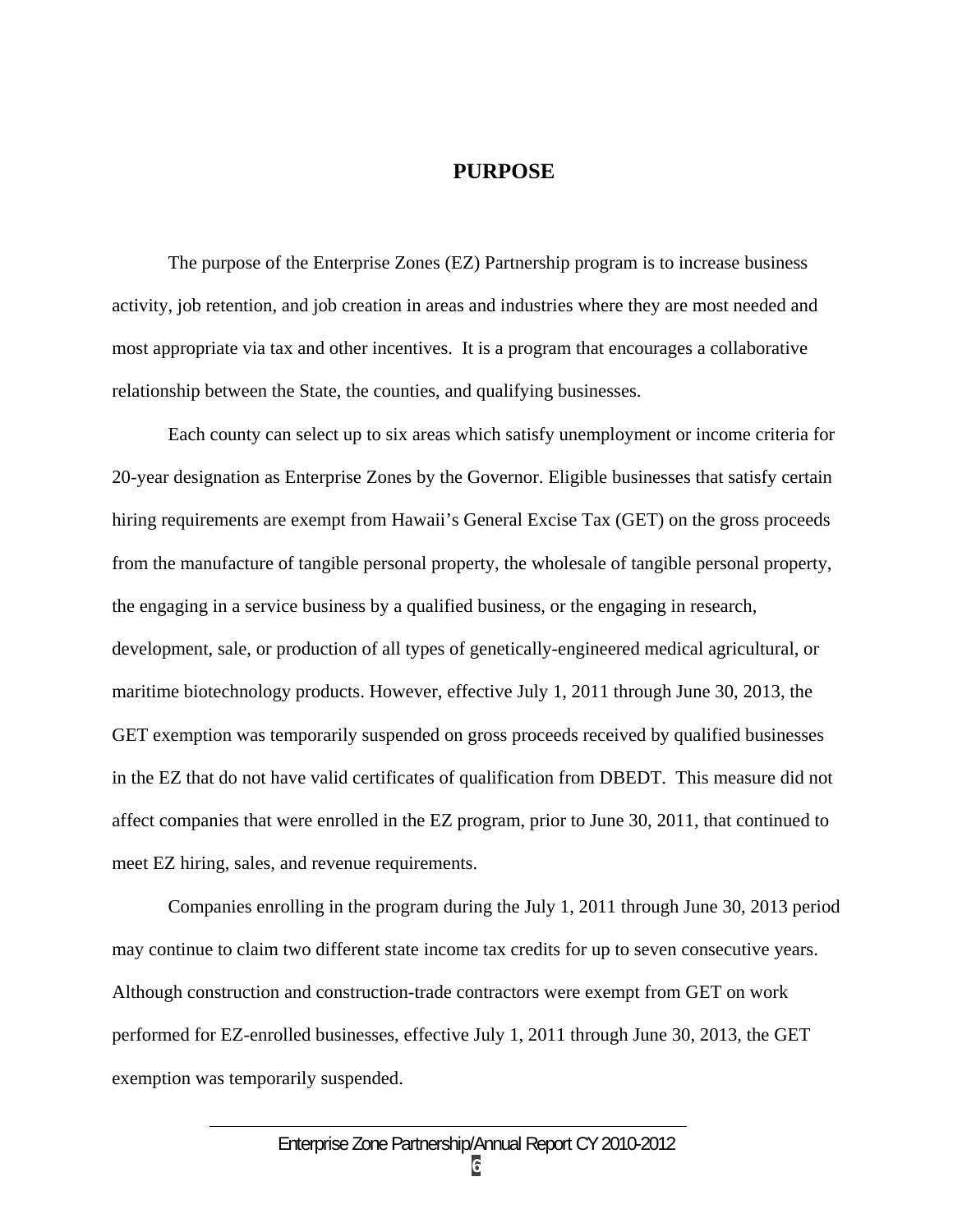The counties also contribute one or more incentives which may include, but are not limited to:

- Priority zoning or building permit processing;
- Zoning or building fee or permit waivers or variances;
- Incremental property tax relief resulting from added value due to property improvements; and
- Priority consideration for federal job training or community development funds.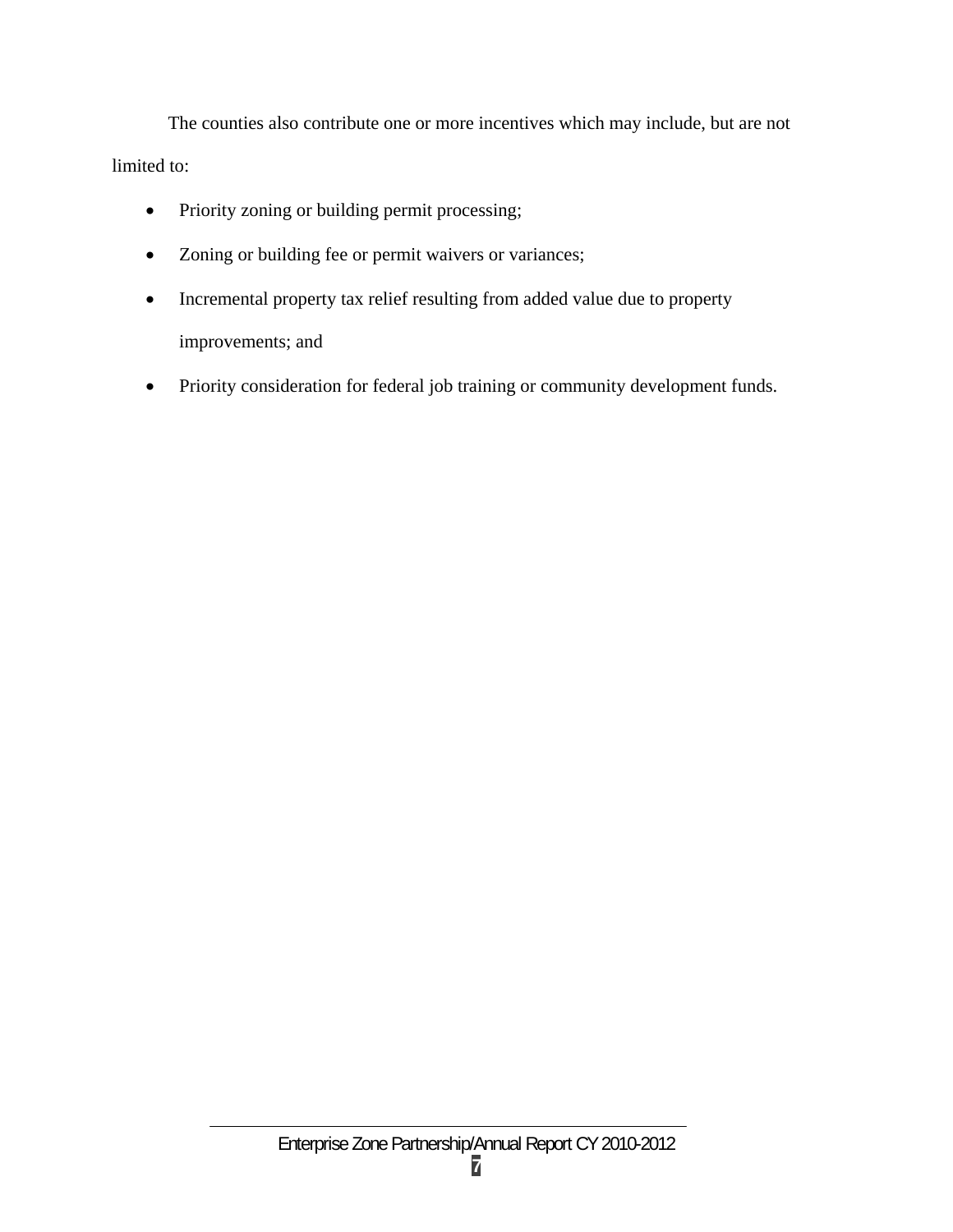# **ELIGIBLE BUSINESS ACTIVITIES**

In order to be eligible to participate in the program, a business located in an enterprise zone must earn at least half of its annual gross revenue in a zone from one or more of the following:

- Agricultural production or processing;
- Manufacturing;
- Wholesaling or distribution;
- Aviation or maritime repair or maintenance;
- Telecommunications switching and delivery systems (but not consumer sales or services);
- Certain types of call centers (bill collection services, disaster management services, disease management services, product fulfillment services, or technical support for computer hardware or software manufacturers, but not telemarketing or sales);
- Information technology design and production (software development, imagery creation, and data compilation, but not consumer sales or services);
- Medical research, clinical trials, and telemedicine service;
- Biotechnology research, development, production, or sales;
- Repair or maintenance of assistive technology equipment used by disabled persons;
- For-profit international business management training;
- Environmental remediation technician training; and
- Wind energy production.

Almost all other businesses are *not* eligible, including most retailers, all other professional services, and firms that build, maintain or repair real estate, such as custodial,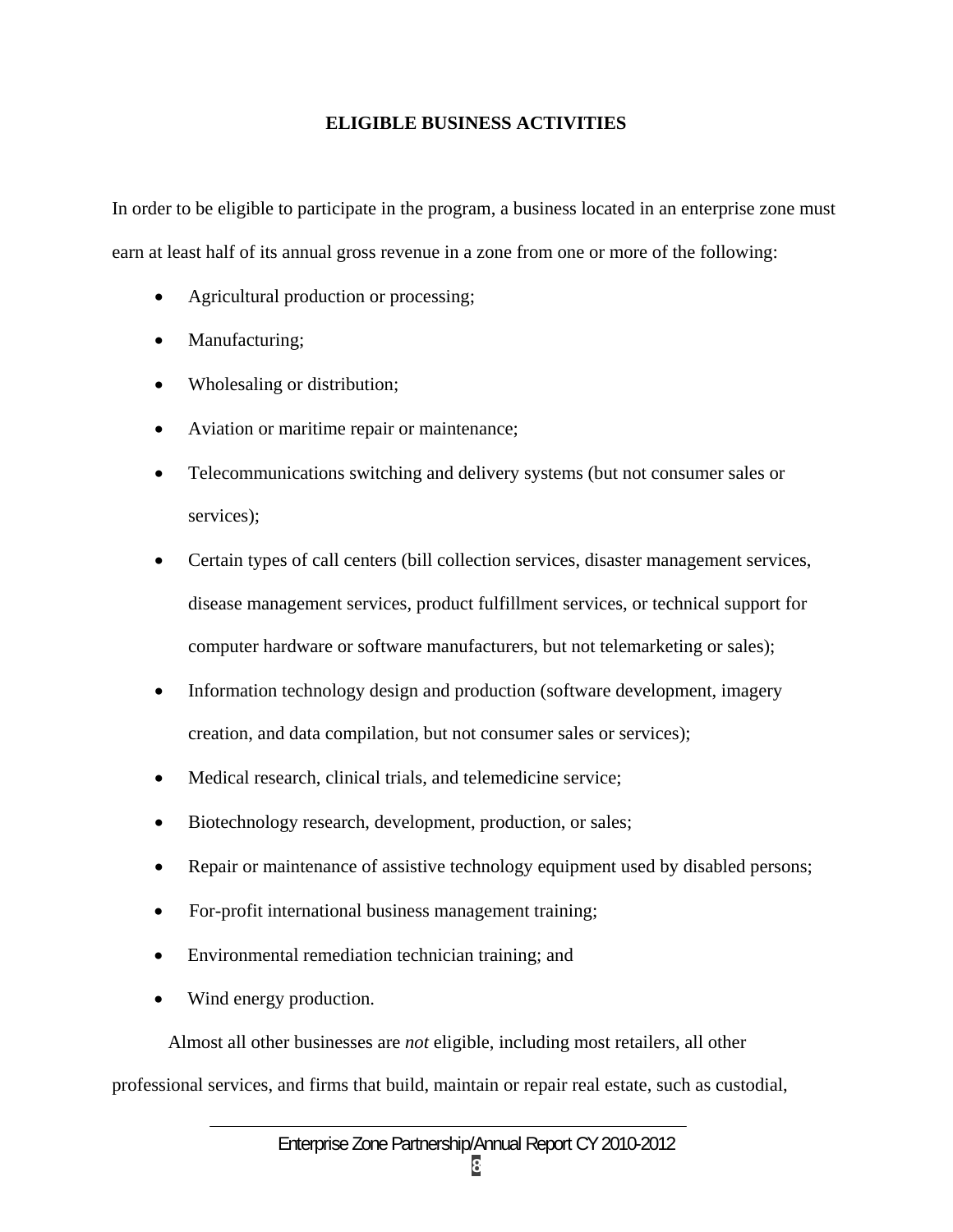carpentry, painting, electrical, and plumbing firms. The eligibility of some types of businesses and transactions may not always be clear. If so, consultation with DBEDT may be needed to determine eligibility.

Regarding renewable energy companies, the State Department of Taxation has determined that electricity is not tangible personal property (TPP) for EZ eligibility purposes or for purposes of the Hawaii general excise tax. The Legislature, in enacting Act 160, Session Laws of 2000, specifically amended the definition of qualified business activity for EZ purposes. However, the amendment only qualified wind farms and no other producers of electricity.

Electricity producers, other than wind farms, which were enrolled in the EZ program under Hawaii Revised Statutes (HRS) Section 209E-2 either under the "manufacture of tangible personal property" or the "wholesale sale of tangible personal property", were not eligible to be enrolled in the EZ program. All companies, whether or not they are enrolled in the EZ program, that sell electric power to a public utility company for resale to the public must pay tax on the gross proceeds of such activity at the rate of 0.5 percent.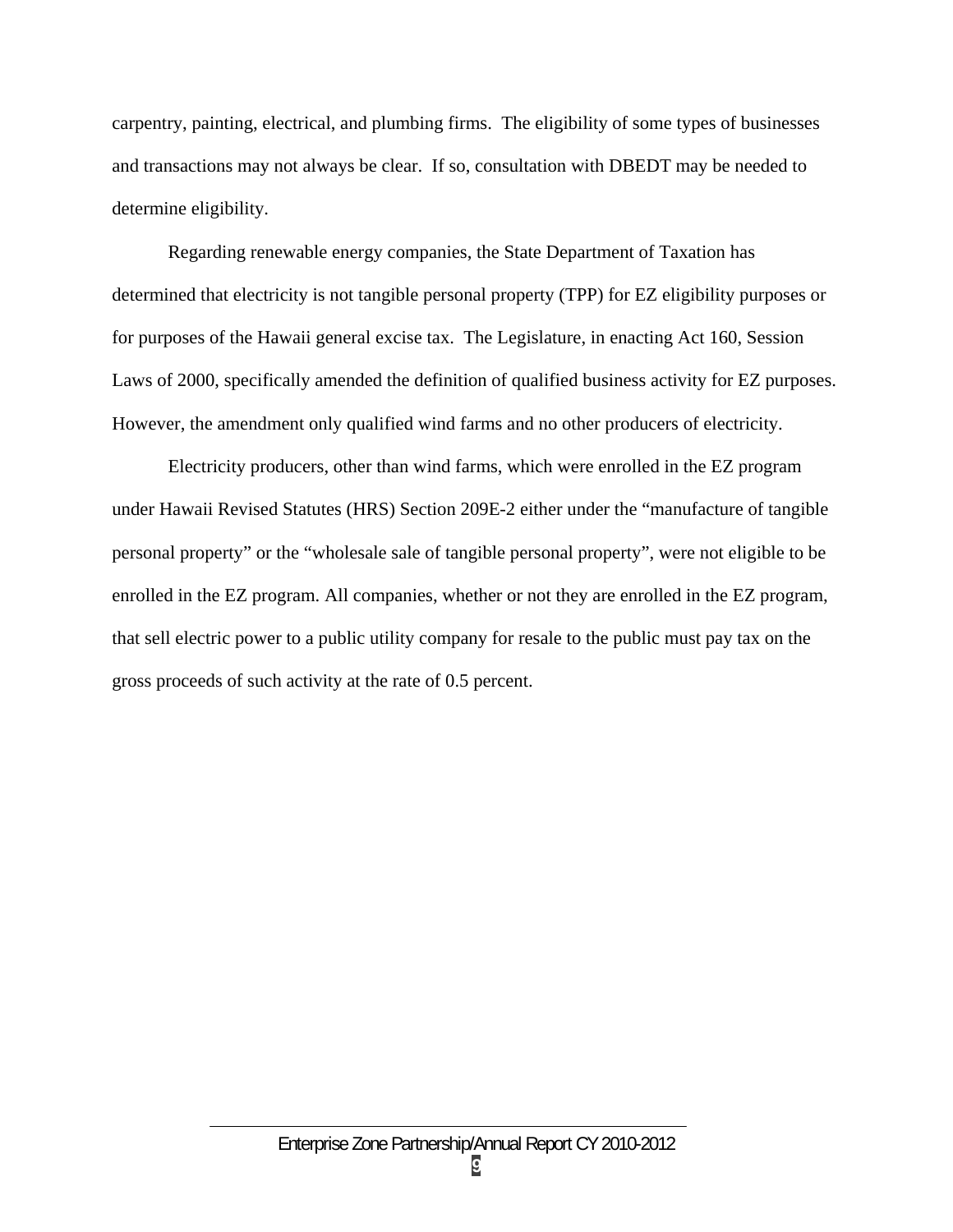## **PROGRAM HISTORY**

The Hawaii EZ program was created by Act 78, 1986, and codified in Chapter 209E, Hawaii Revised Statutes. The enabling legislation was amended by Act 390, 1989 to more specifically define and limit the types of businesses that would be eligible and the hiring requirements that eligible businesses must satisfy. Since most head-to-head business competition is in the small-scale retail sector, the Legislature removed almost all retail businesses from eligibility due to concerns that EZ designation could create "unfair" competitive advantages for retailers located in enterprise zones.

 The administrative rules for the program were completed and approved in 1990. The counties did not immediately submit EZ nominations because the local economy was still strong and their unemployment rates were low, which reduced the need for a program intended to maintain and create jobs.

 Two amendments in 1993 added that agricultural producers are eligible to participate (Act 17) and to make Kauai County census tract #405, which includes Lihue and vicinity, eligible for designation as an enterprise zone (Act 341). Tract #405 was the only Kauai census tract not eligible based on 1990 census data. Additional housekeeping amendments were made in Act 91 of 1995 to allow the EZ low-income employee earning thresholds to be updated annually, instead of every ten years, and to vary according to family size.

 The first three zones were designated in 1994 on the Big Island in the North Kona, Hilo-Puna, and Hamakua districts. In 1995 and 1996,t he North Kona and Hilo-Puna zones were expanded and two more zones were designated on the Big Island in the Kau and South Kona districts. The first zone on Kauai (in the Lihue area), and the first three zones on Oahu were also

**10**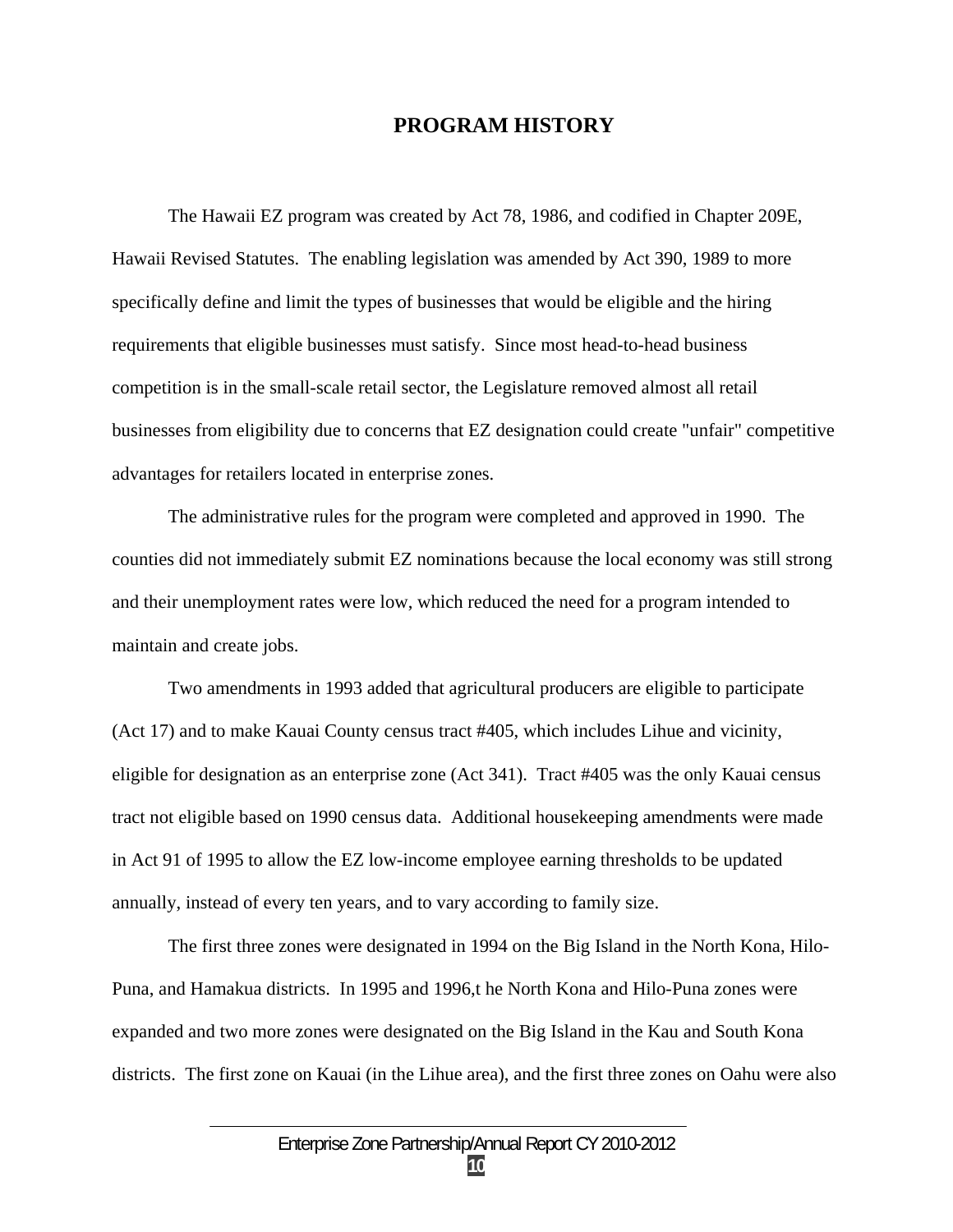created. The latter included the Haleiwa-Waialua area, Mililani Technology Park and parts of Wahiawa, and parts of Waipahu, Pearl City, and Waipio. Act 286 was passed in 1996 to enhance the EZ program's effectiveness as an economic diversification tool. This legislation made the following activities EZ-eligible:

- Medical research, clinical trials, and telemedicine;
- Information technology design and production;
- Telecommunications switching and delivery; and
- For-profit training programs for international business managements and environmental remediation technicians.

Previously, EZ-eligible business activities were limited to manufacturing, wholesaling, and farming, as well as maintenance or repair of aircraft or waterborne vessels. These changes were intended to help increase the quality of jobs created in EZs as well as enhance the State's other economic diversification efforts.

 Act 286 also eliminated completely the low-income hiring requirements, and the overall hiring requirements were slightly increased. The telecommunication, information technology, medical, and training categories were also added to the definition of eligible businesses, while eligibility in the cleaning, repair, and maintenance category was limited to aviation and maritime activities. These changes were intended to increase the quality of jobs created by enterprise zone businesses.

 In 1997, Act 262 further clarified the definitions of the new eligible business categories added in 1996, and also added new incentives. These included exemption from use tax on supplies and equipment purchased out of state by EZ enrolled firms, and the contractor GET exemption on work done at the EZ site and paid for by EZ enrolled firms. Act 262 also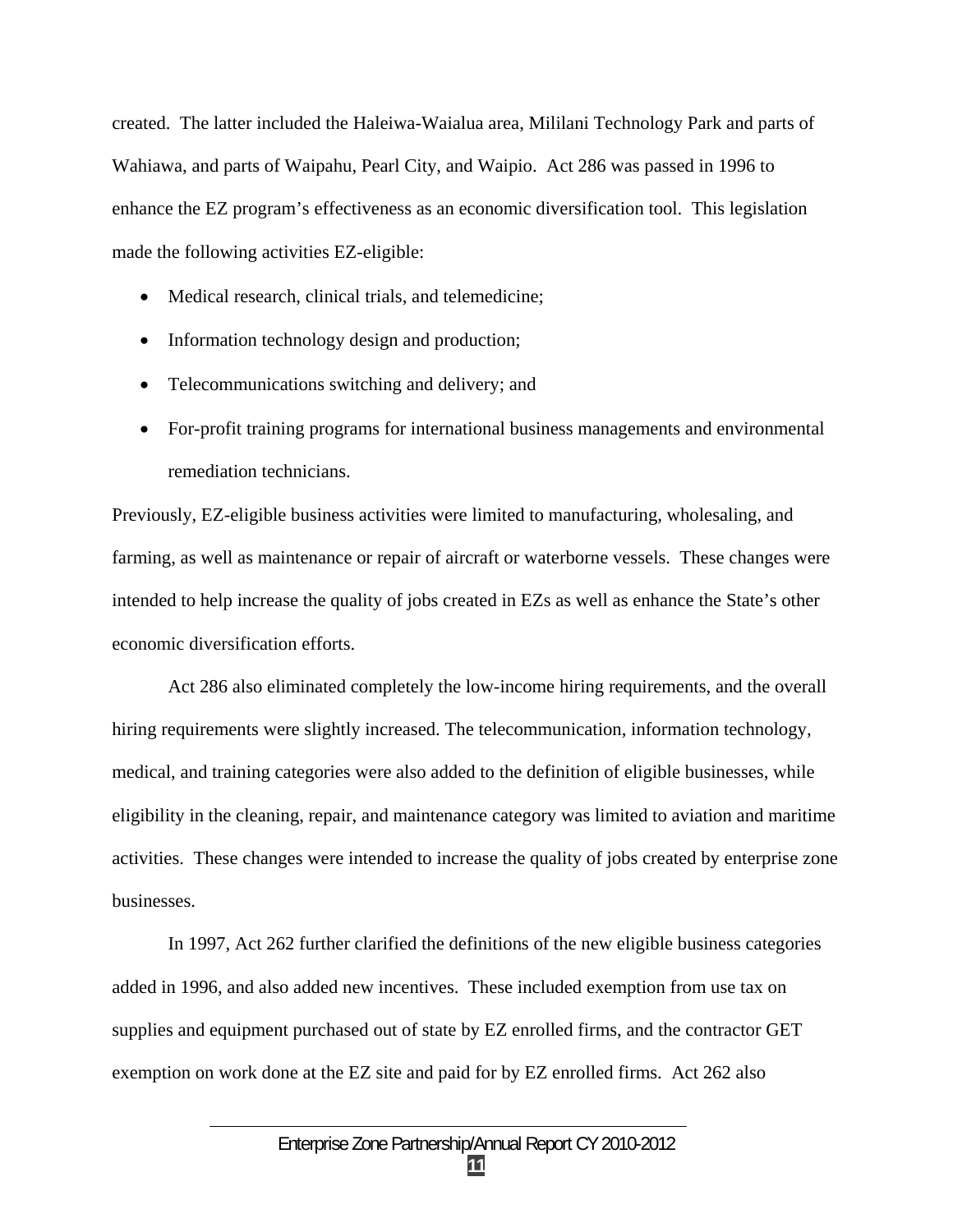expanded the North Shore zone on Oahu to include all agricultural lands in the Waialua district until June 30, 2002.

 Also in 1997, Molokai became a zone, along with four new Kauai zones which, in combination with the Lihue zone, included all land on Kauai with commercial or agricultural land use zoning. The North Shore zone on Oahu was also expanded to include most of the area between Mokuleia and Pupukea.

 In 1999, the Hamakua and Pearl City-Waipahu zones were expanded, the later to include most of the Ewa plain and Campbell Industrial Park (except for the refineries).

 In 2000, Lanai, East Maui, and North Kohala on the Big Island were zones added. Acts 118 and 160 EZ expanded business eligibility to include the following:

- Biotechnology research, development, production and sales;
- Repair and maintenance of assistive technology equipment used by disabled persons;
- Wind energy production; and
- Certain types of call centers (bill collection, product fulfillment, disaster management, and technical support for computer hardware and software companies, but not direct telemarketing or sales).

 Another incentive through Act 290, provided that EZ-eligible firms could qualify for commercial bank loans with a specified state subsidy. (Note: This loan subsidy program has since been discontinued.)

 In 2001, the North Shore zone on Oahu was further expanded to include the Koolauloa district, and new zones were added in urban Honolulu from the airport area through lower Kalihi, Iwilei, and downtown into the Ala Moana area and on the leeward coast of Oahu. Five of the six Big Island zones were also expanded.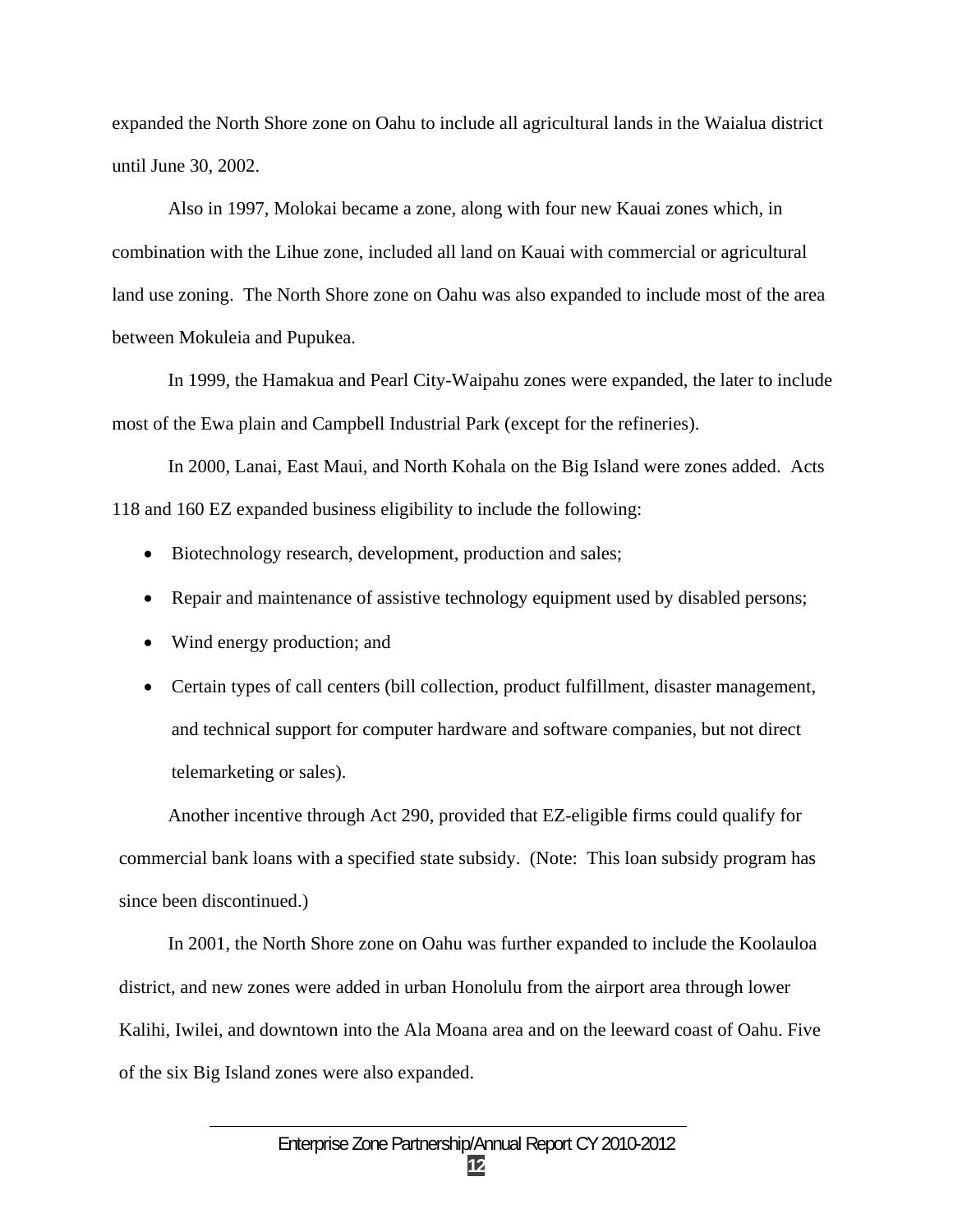In 2002, the definition of EZ-eligible call centers was amended by Act 122 to include disease management services. The Use Tax exemption was eliminated by Act 146 because this discouraged EZ firms from purchasing supplies and equipment from local vendors. Finally, Act 146 also provided a one-time easement of the EZ hiring requirements for firms enrolled in the EZ Program prior to the terrorist attacks of September 11, 2001.

In September 2004, the Urban Honolulu zone was expanded to include all of Kakaako.

 In 2006, the Greater Maui and East Maui zones were added to increase Maui County's zones to five.

 In December, 2007, Hilo-Puna and North Kohala in the Hawaii County EZs were expanded.

 In March 2008, due to the large number of agricultural related businesses and to support agriculture, the Waimanalo zone was added to Honolulu County as its sixth and final zone.

See Figure A for a summary of EZ start and end dates.

 To date, funds for promotion and administration of the program have come from within the existing departmental budget generally provided for administrative overhead. The costs of developing the administrative rules, procedures, forms, informational and promotional materials, and of responding to inquiries from and preparatory consultation with the counties, the business community, the State Department of Taxation (DoTAX), the State Department of Labor and Industrial Relations (DLIR), and the Legislature have come from the budget of the Department of Business, Economic Development, and Tourism (DBEDT), Business Development & Support Division (BED 100). As zones are designated, funds are used for ongoing administration and to assist the counties in promoting their zones.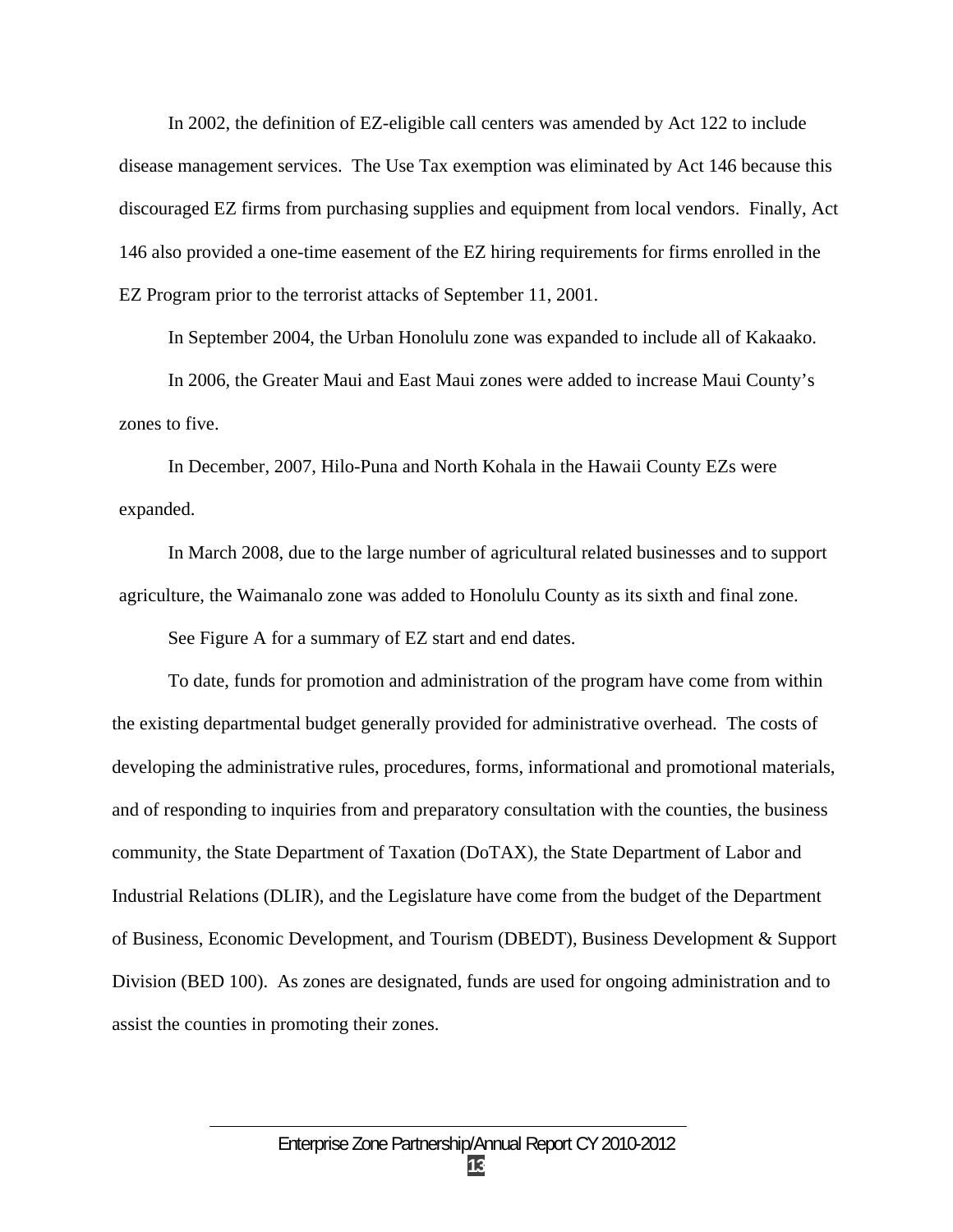The EZ program has experienced staffing challenges and in 2009, due to the reductionin-force, the full-time EZ program position was eliminated. The program is currently handled jointly with the Community Based Economic Development (CBED) program. In 2013, the department will add one additional professional to manage both the CBED and EZ programs in order to increase outreach activities for these initiatives.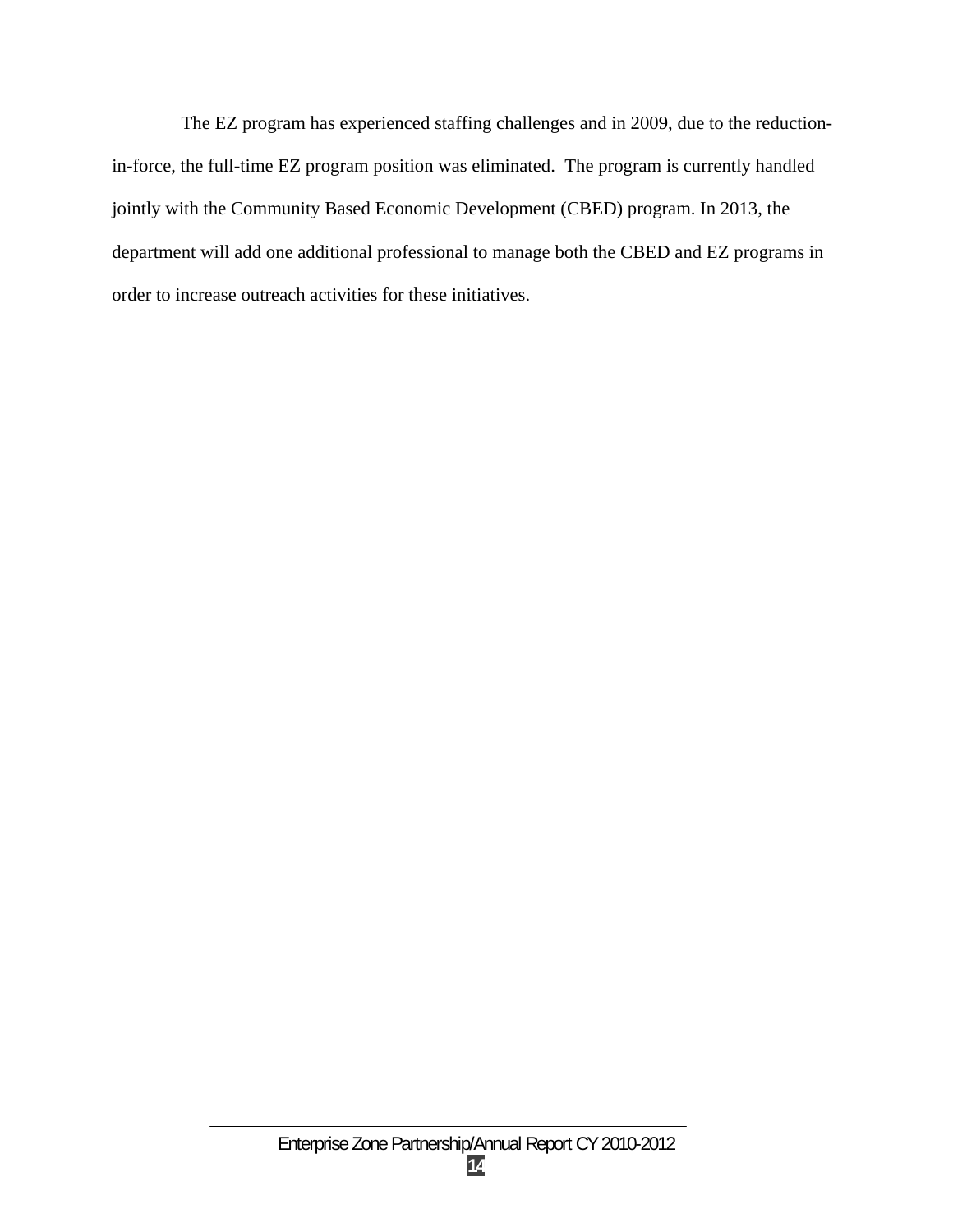# **DESIGNATED ENTERPRISE ZONES**

|                   |                 |      |                     | Start Dates and End Dates by County |           |           |          |  |                     |           |      |           |
|-------------------|-----------------|------|---------------------|-------------------------------------|-----------|-----------|----------|--|---------------------|-----------|------|-----------|
| Year              | 1994            | 1995 | 1996                | 1997                                | 1998 1999 | 2000      | 2001     |  | 2002 2003 2004 2005 | 2006      | 2007 | 2008      |
| <b>Hawaii</b>     | Hamakua,        |      |                     |                                     |           |           |          |  |                     |           |      |           |
| <b>County</b>     | Hilo-Puna,      |      |                     |                                     |           | North     |          |  |                     |           |      |           |
|                   | North Kona Ka'u |      | Southern Kona       |                                     |           | Kohala    |          |  |                     |           |      |           |
| <b>Oahu</b>       |                 |      | Mililani,           |                                     |           |           |          |  |                     |           |      |           |
| <b>County</b>     |                 |      | Waipahu/Pearl City, |                                     |           |           |          |  |                     |           |      |           |
|                   |                 |      | Waialua/Haleiwa,    |                                     |           |           | Urban    |  |                     |           |      |           |
|                   |                 |      | North Shore         |                                     |           |           | Honolulu |  |                     |           |      | Waimanalo |
| Kauai             |                 |      |                     |                                     |           |           |          |  |                     |           |      |           |
| <b>County</b>     |                 |      |                     | North Shore,                        |           |           |          |  |                     |           |      |           |
|                   |                 |      |                     | Kapaa,                              |           |           |          |  |                     |           |      |           |
|                   |                 |      |                     | Southern,                           |           |           |          |  |                     |           |      |           |
|                   |                 |      | Lihue               | Western                             |           |           |          |  |                     |           |      |           |
| Maui/             |                 |      |                     |                                     |           |           |          |  |                     |           |      |           |
| Molokai/          |                 |      |                     |                                     |           | Lanai,    |          |  |                     | Greater,  |      |           |
| Lanai             |                 |      |                     | Molokai                             |           | East Maui |          |  |                     | West Maui |      |           |
|                   |                 |      |                     |                                     |           |           |          |  |                     |           |      |           |
| Year of           |                 |      |                     |                                     |           |           |          |  |                     |           |      |           |
| <b>Expiration</b> | 2014            | 2015 | 2016                | 2017                                | 2018 2019 | 2020      | 2021     |  | 2022 2023 2024 2025 | 2026      | 2027 | 2028      |

Figure A Start Dates and End Dates by County

# **City and County of Honolulu (Island of Oahu)**

- In October of 1996, the following areas were designated as Oahu's first enterprise zones:
	- 1. Mililani Technology Park and parts of Wahiawa;
	- 2. The O´ahu Sugar mill site and other parts of Waipahu and Pearl City; and
	- 3. The Waialua Sugar mill site and other parts of Waialua and Haleiwa.
- In 1997, Act 262 temporarily expanded the North Shore zone to include all agricultural lands in the Waialua district until June 30, 2002.
- In November of 1997, further expansion of the North Shore zone boundaries was approved to include areas in Pupukea and Mokuleia which were not included in Act 262. The expanded boundaries requested by the county will remain in effect for the remainder of the original zone's 20-year span.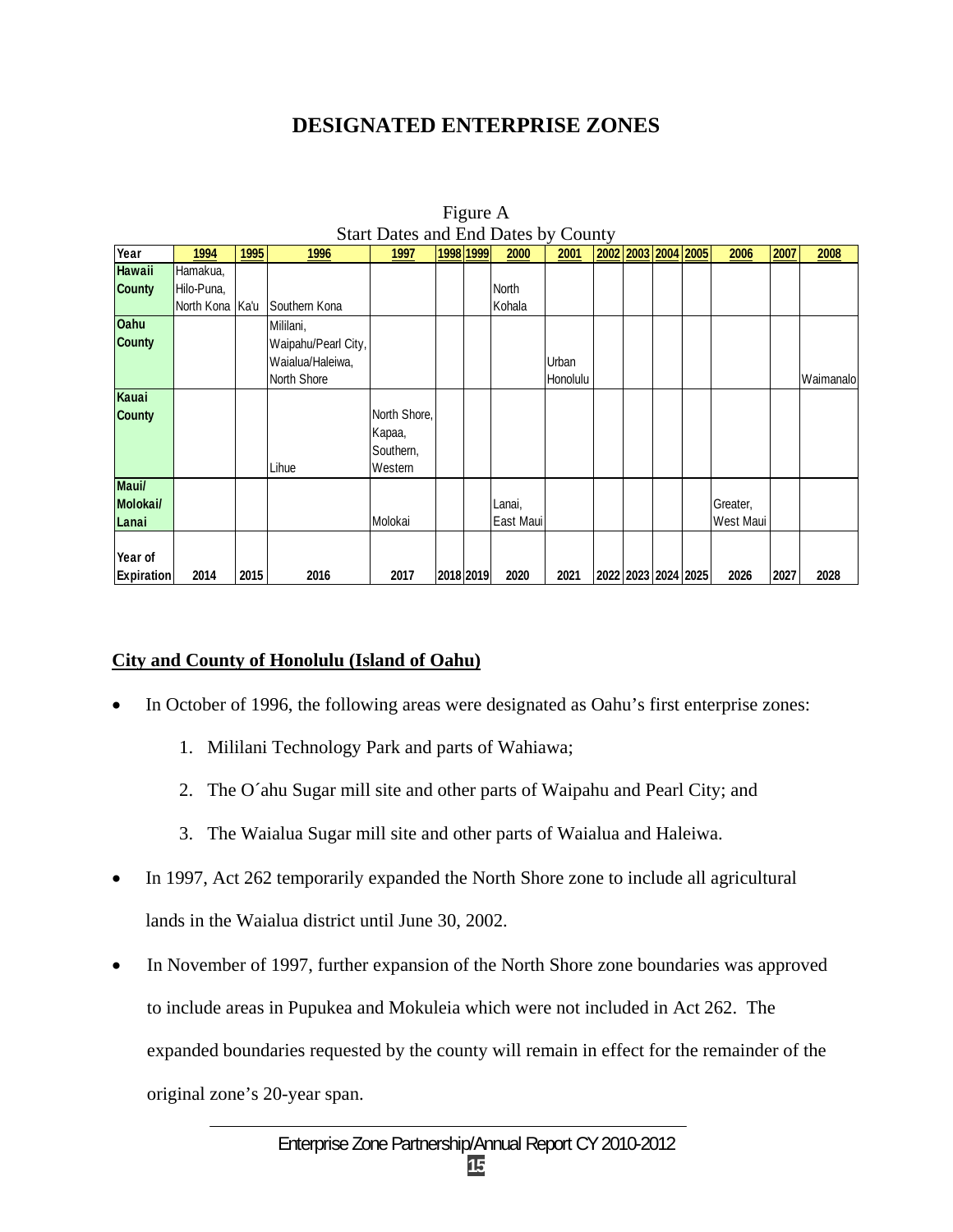- In March of 1999, expansion of the Waipahu-Pearl City zone was approved to include most of Campbell Industrial Park (except the oil refineries), Barbers Point Harbor and Naval Air Station, Kapolei, and parts of Kunia and Ewa.
- In January of 2001, the North Shore EZ was expanded from Pupukea to Kaaawa. The designation of new zones in urban Honolulu (from Honolulu International Airport to Ala Moana) and on the leeward coast followed in April.
- In November of 2002, Mililani Tech Park/Wahiawa zone was expanded.
- In September 2004, the Urban Honolulu zone was expanded to include Kakaako.
- In March 2008, Waimanalo was designated as the sixth and final Enterprise Zone on Oahu. This selection was based on the significant number of agricultural businesses that are eligible activity under the EZ program.
- County incentives include a two-year rebate on increases in real property taxes resulting from new construction by EZ-eligible firms, and a waiver of all building and grading permit fees for new construction by EZ-eligible firms at their EZ sites.

# **Hawaii County (Island of Hawaii)**

In October of 1994, the state's first three EZs were designated in Hamakua, Hilo-Puna, and Kona.

- In May of 1995, a fourth Big Island zone was designated in Kau, and the Hilo-Puna and Kona zones were expanded.
- In March of 1996, further expansion of the Hilo-Puna zone and designation of a fifth zone in southern Kona were approved.
- In January of 1999, expansion of the Hamakua zone was approved.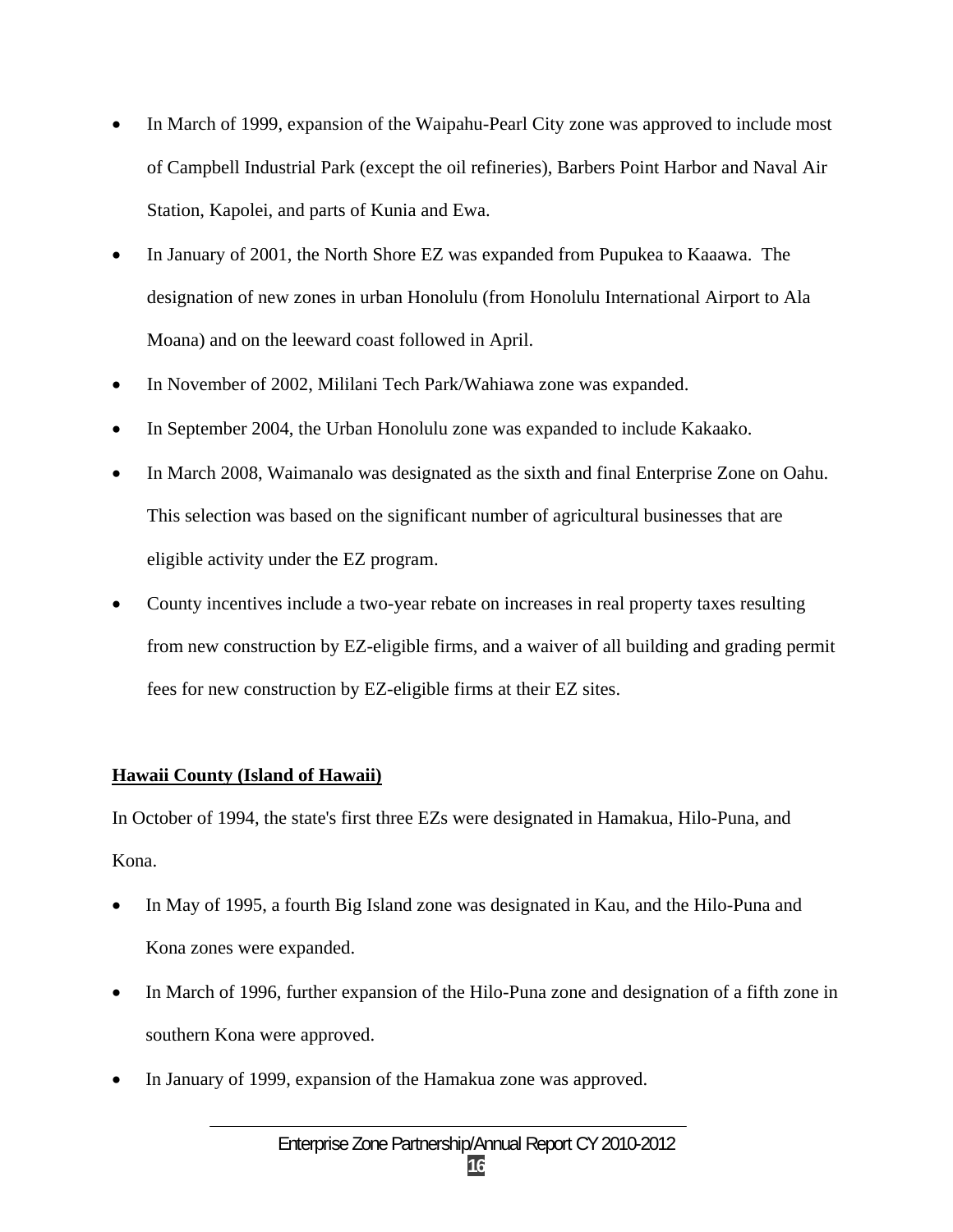- In April of 2000, North Kohala as designated as the Big Island's sixth zone.
- In December of 2001, all Big Island zones except Kau were expanded.
- Hawaii County offers a 3-year exemption from the incremental property tax increases resulting from new construction by eligible businesses in EZs.

# **Kauai County (Islands of Kauai and Niihau)**

- In April of 1996, Lihue and vicinity was designated as Kauai's first enterprise zone.
- In February of 1997, North Shore and Kapaa zones were designated.
- In April of 1997, two more zones were designated in southern and western Kauai.
- All land on the island zoned for industrial, commercial or agricultural activity is now included in enterprise zones.
- Kauai County offers fast-track permit processing to eligible businesses.

## **Maui County (Islands of Maui, Molokai, Lanai and Kahoolawe)**

- In January of 1997, Molokai was designated as Maui County's first enterprise zone.
- In April of 2000, Lanai and East Maui were designated as enterprise zones.
- The County waives business permit fees for EZ-eligible businesses.
- The County gives priority consideration to EZs and EZ-eligible businesses when allocating federal grant monies, processing business permits, and granting zoning waivers.
- In May of 2006 West Maui and Greater Maui were added as new enterprise zones. Immediately after the addition of the EZ's, five new applications were received.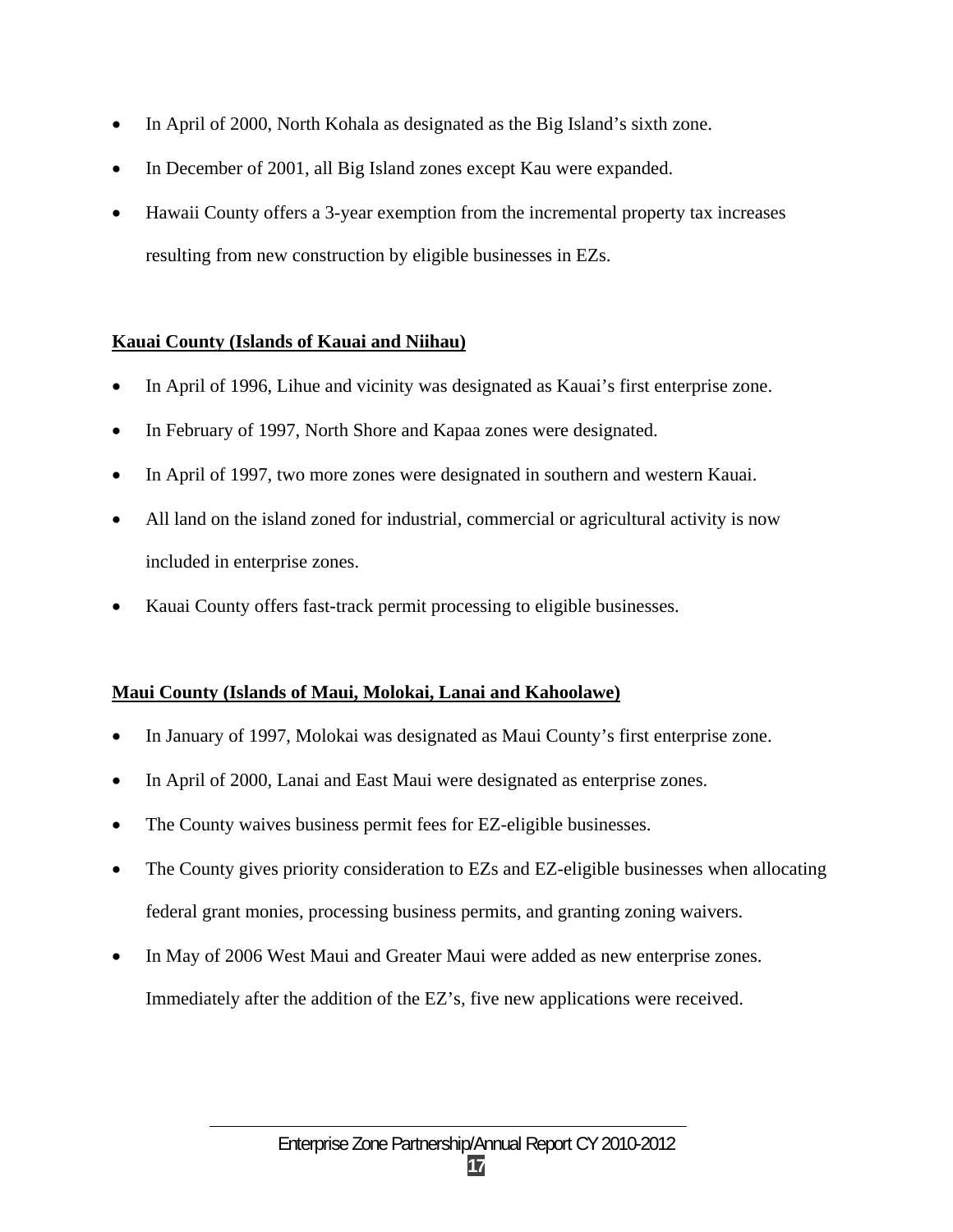# **PROGRAM BENEFITS**

#### **State Incentives**

- Exemption from General Excise Tax on EZ eligible activities for up to seven years. (Effective July 1, 2011 through June 30, 2013, the GET exemption is temporarily suspended on gross proceeds received by qualified businesses in the EZ that do not have valid certificates of qualification from DBEDT.)
- Non-refundable income tax credit equal to 80 percent of tax liability the first year, decreasing 10 percent each year thereafter over the next six years to 20% of tax liability the last year (see figure B), and
- Non-refundable income tax credit equal to 80 percent of the unemployment insurance premiums paid during the first year, decreasing 10 percent each year over the next six years to 20% of premiums paid the last year (see figure B).

| Year                                                       |     | $\mathbf 2$ |     | 4   | 5   | o   |     |
|------------------------------------------------------------|-----|-------------|-----|-----|-----|-----|-----|
| <b>State Income Tax</b><br><b>Credit</b>                   | 80% | 70%         | 60% | 50% | 40% | 30% | 20% |
| <b>Unemp. Insurance</b><br><b>Equivalent Tax</b><br>Credit | 80% | 70%         | 60% | 50% | 40% | 30% | 20% |

Figure B

 Businesses engaged in agricultural production or processing and/or manufacturing of tangible personal property that have completed their initial 7-years in the EZ Program are eligible to extend their EZ participation for an additional three years. Eligibility for EZ tax and other benefits will begin when this application is approved. However, approval of this application does not guarantee that your business will qualify for all EZ benefits every year. At the end of each tax year, an End-Of-Year report form *(EZ-2 form) is required to be submitted* to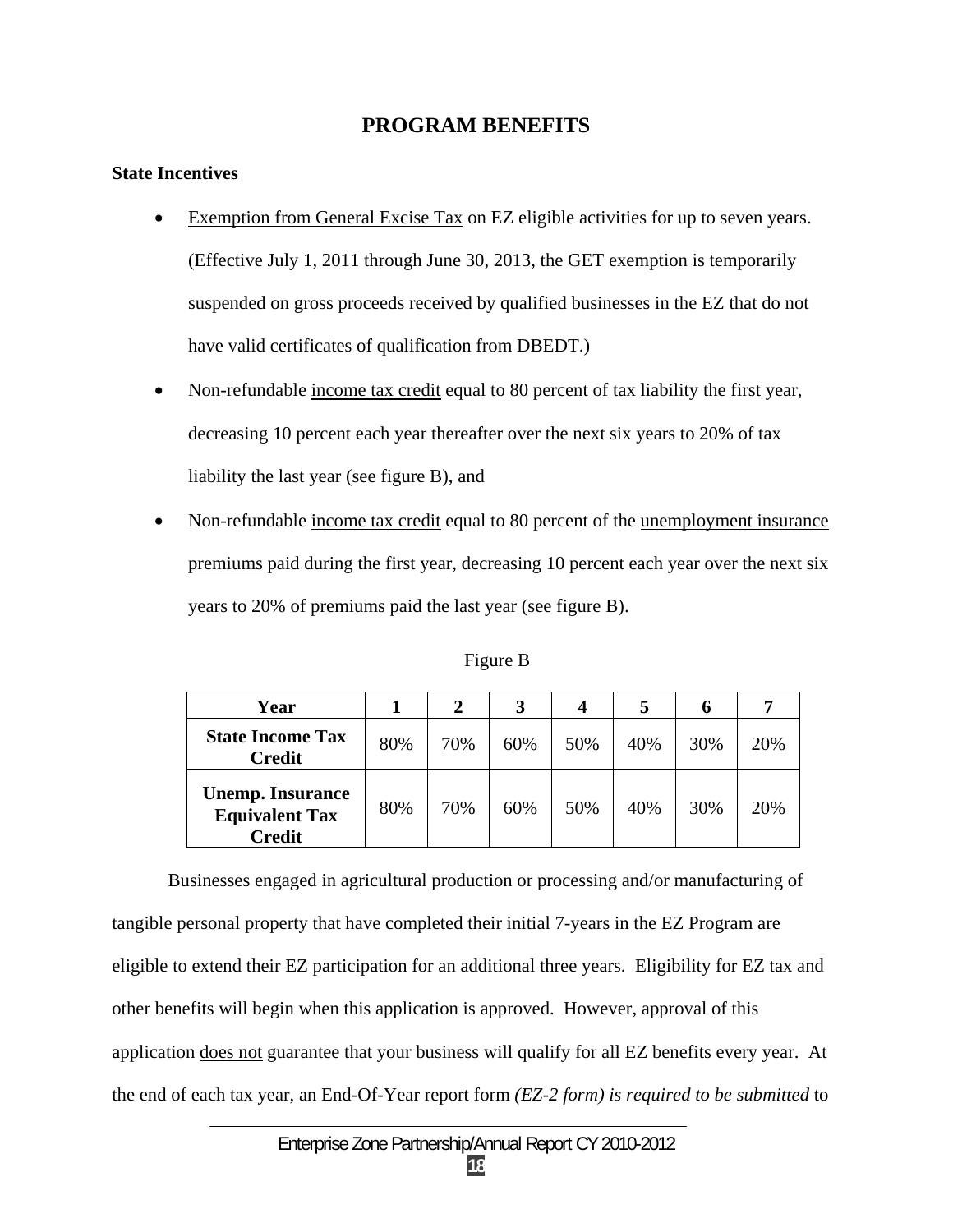determine if your business has satisfied the annual gross receipts and/or hiring requirements.

 The three-year extension means 36 consecutive months. For companies that have not yet completed their initial seven years in the EZ program, they may continue their participation in the program for an additional three years giving these businesses a total of ten consecutive years of eligibility for EZ tax benefits. For companies that had previously exhausted their seven years of eligibility, the three-year extension shall begin July 1, 2009, the effective date of Act 174 SLH 2009 (the law which authorized the extension), and shall end June 30, 2012.

Construction and construction trade contractors are also *exempt from GET* for work paid for by EZ-enrolled firms. (Note: The GET exemption is temporarily suspended for GET on work performed for EZ-enrolled businesses, effective July 1, 2011 through June 30, 2013.) This means an EZ-eligible firm must apply to participate in the EZ program and be officially approved to do so. An EZ-enrolled firm benefits from this by negotiating with contractors to share all or part of the contractor's tax savings**. (**Note: EZ-eligible firms can choose to enroll before beginning operations if necessary for their contractors to claim this exemption before the EZ firm opens for business at its EZ location. But firms must report the number of full-time employees when the firm's EZ establishment becomes operational.)

#### **County Incentives**

These vary by county and may include, but are not limited to:

- Incremental property tax abatement based on new construction;
- "Fast track" or priority permit processing;
- Zoning or building permit waivers or variances; or fee waivers; and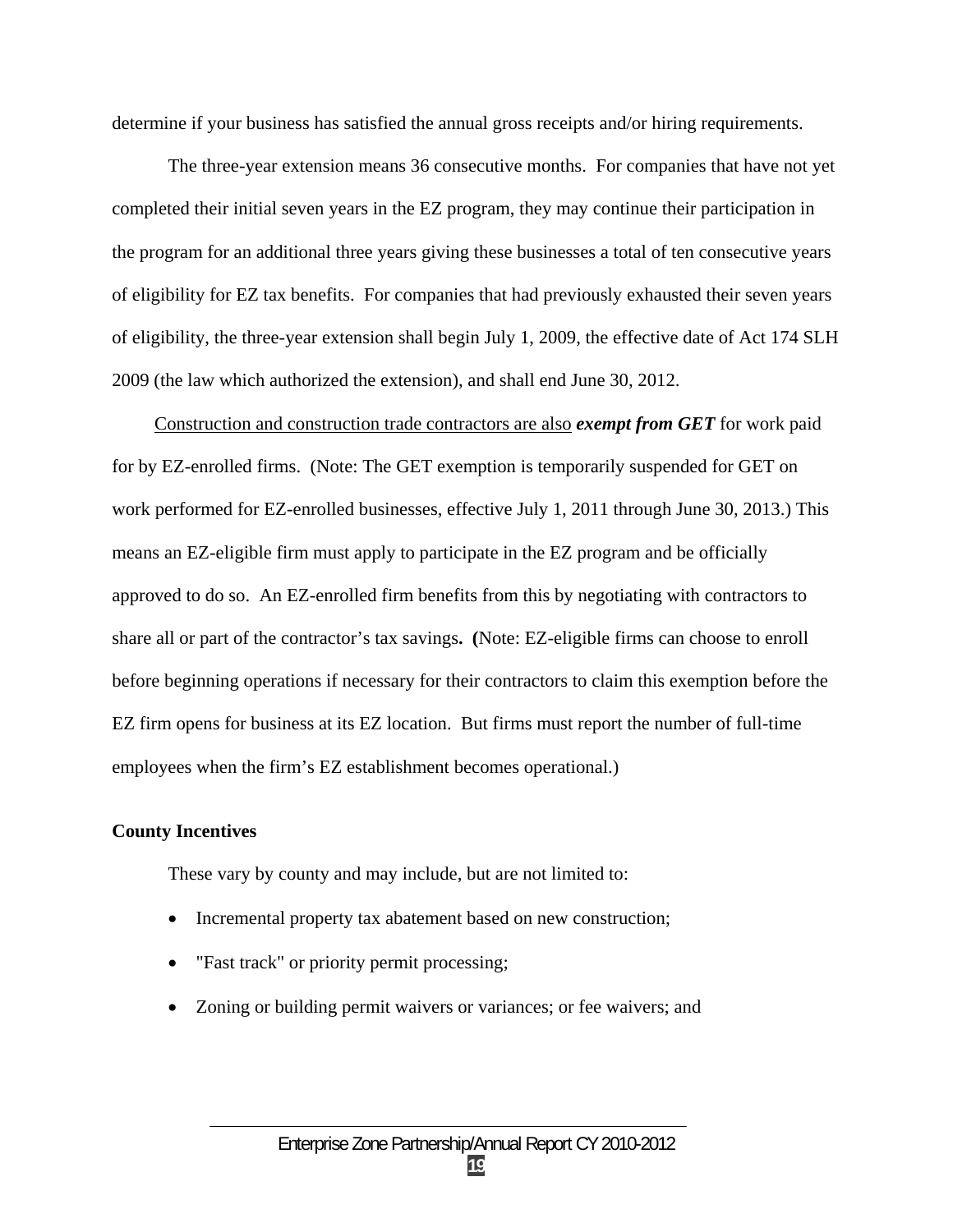Priority consideration for federal programs controlled by the counties such as Community Development Block Grants (CDBG), Workforce Incentive Act (WIA), and others**.**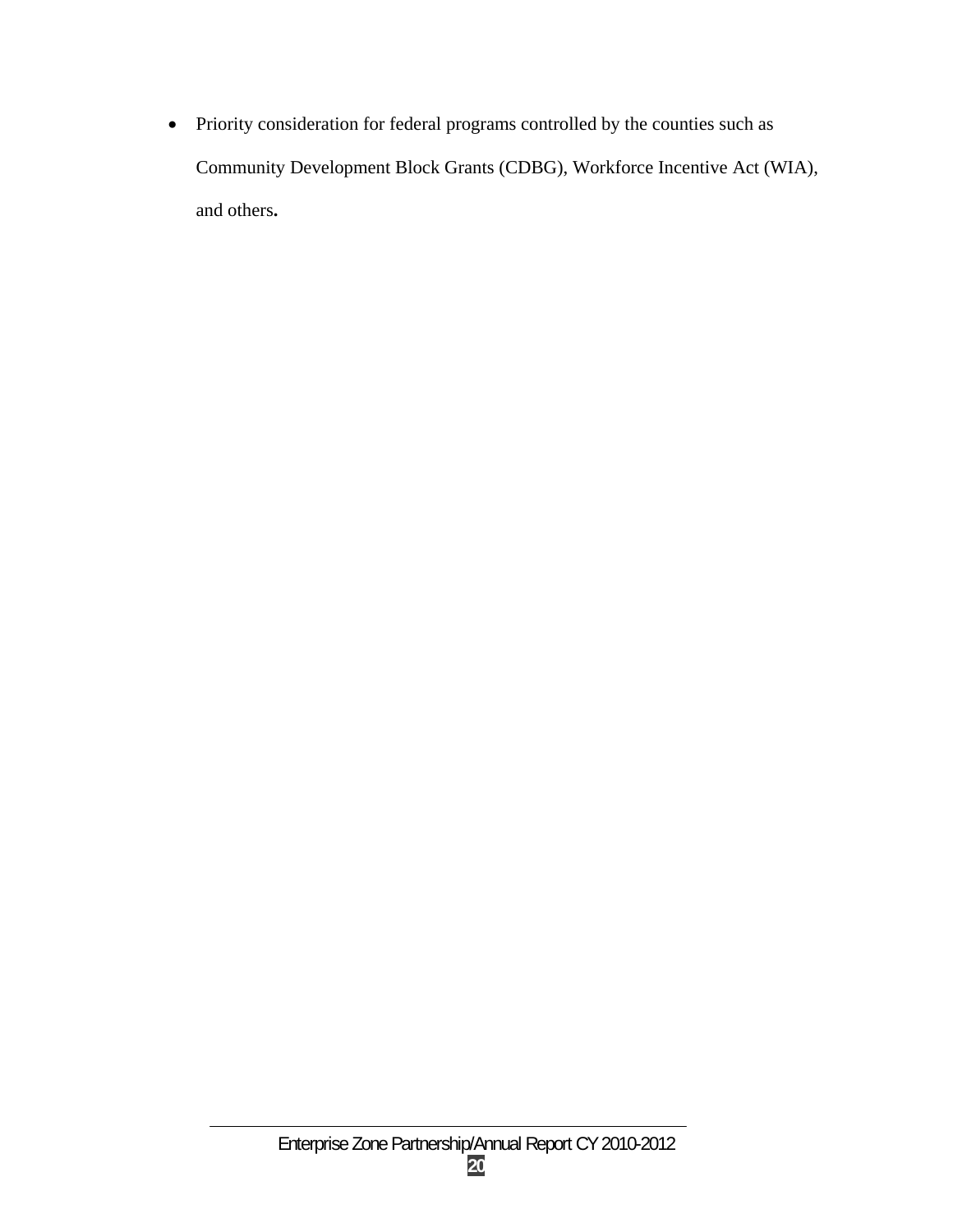# **ENTERPRINZE ZONE NOMINATION, DESIGNATION, AMENDMENT**

# **AND TERMINATION PROCESS**

County zone nominations must include the following information:

- 1. A description of the proposed zone boundaries.
- 2. Maps identifying the following:
	- the proposed zone boundaries relative to the boundaries of the census tracts that will be fully or partially included in the zone;
	- land use classifications within the proposed zone;
	- publicly-held lands within the proposed zone including ceded lands; and
	- the county general plan and/or development plan classifications for areas within the proposed zone.
- 3. A description of the incentives to be offered by the county to eligible businesses within each zone. Each county may propose incentives which can be made available:
	- in one, some, or all of the county's zones;
	- to certain types of eligible businesses only; and
	- for certain time periods only.

Prior to designation by the Governor, the size and location of nominated areas will be reviewed by DBEDT for appropriateness, as will the business incentives proposed by the counties. Each zone will exist for 20 years unless earlier termination is requested by the county. Businesses in a terminated zone that have already begun their seven-year cycle of eligibility will continue to be eligible to qualify for the State EZ incentives in the remaining years of their cycle, but no new businesses will be allowed to begin participation after a zone is terminated. Counties can request

**21**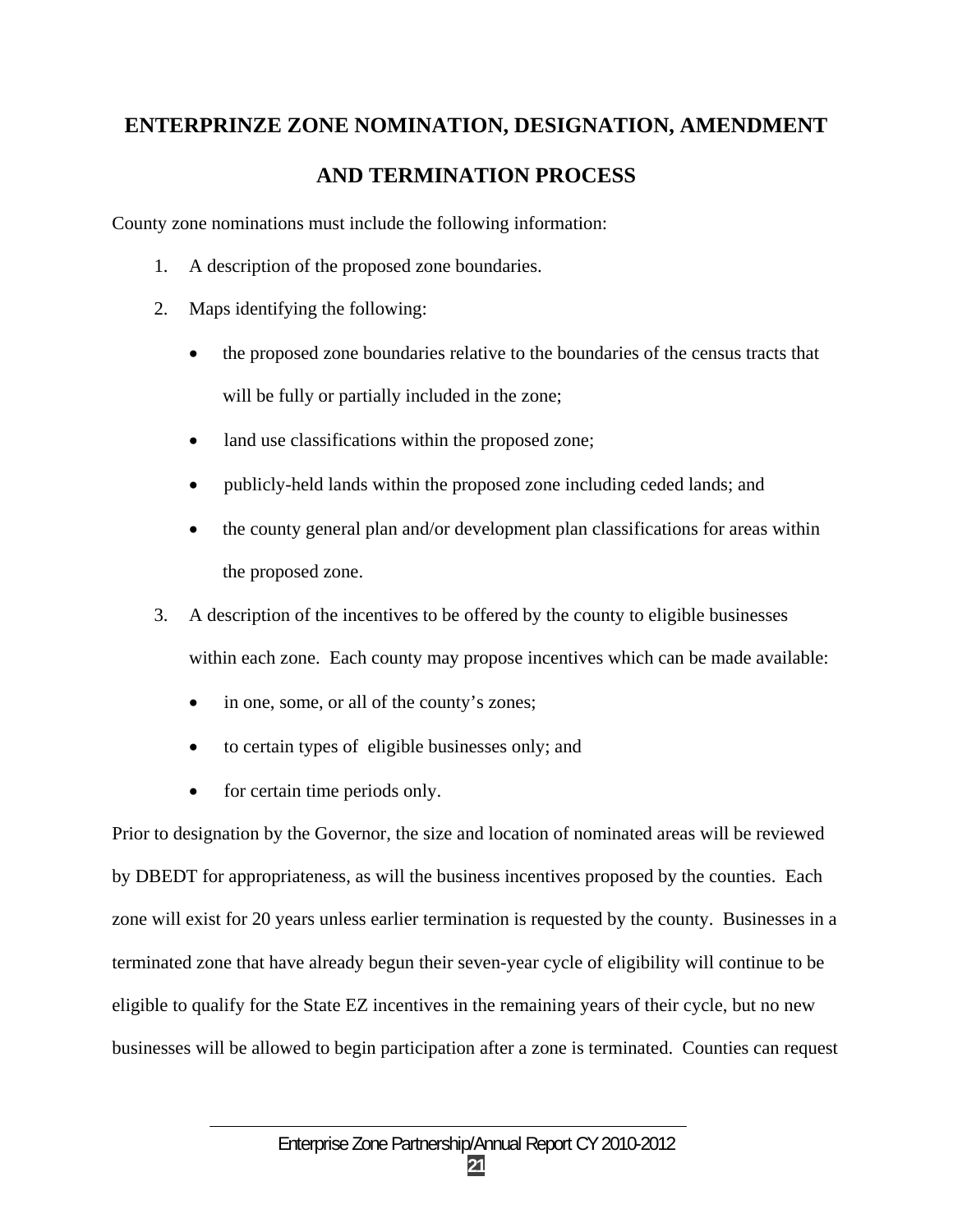an amendment of zone boundaries from the Governor at any time, and can also change their own zone incentives at any time without the Governor's approval.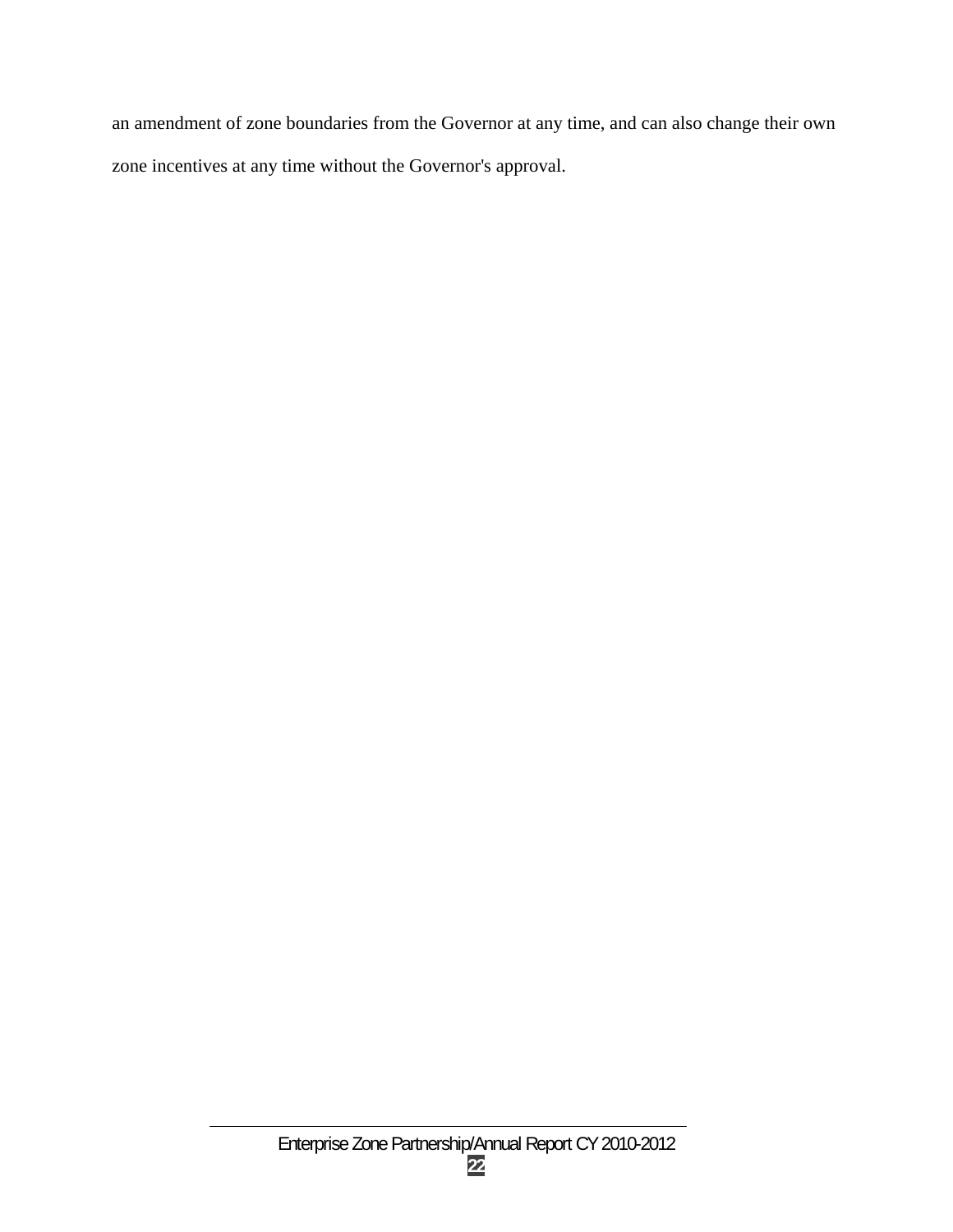# **APPENDICES**

- A. State and County Coordinators
- B. Maps of Enterprise Zones
- C. List of Firms in the Enterprise Zones Partnership Program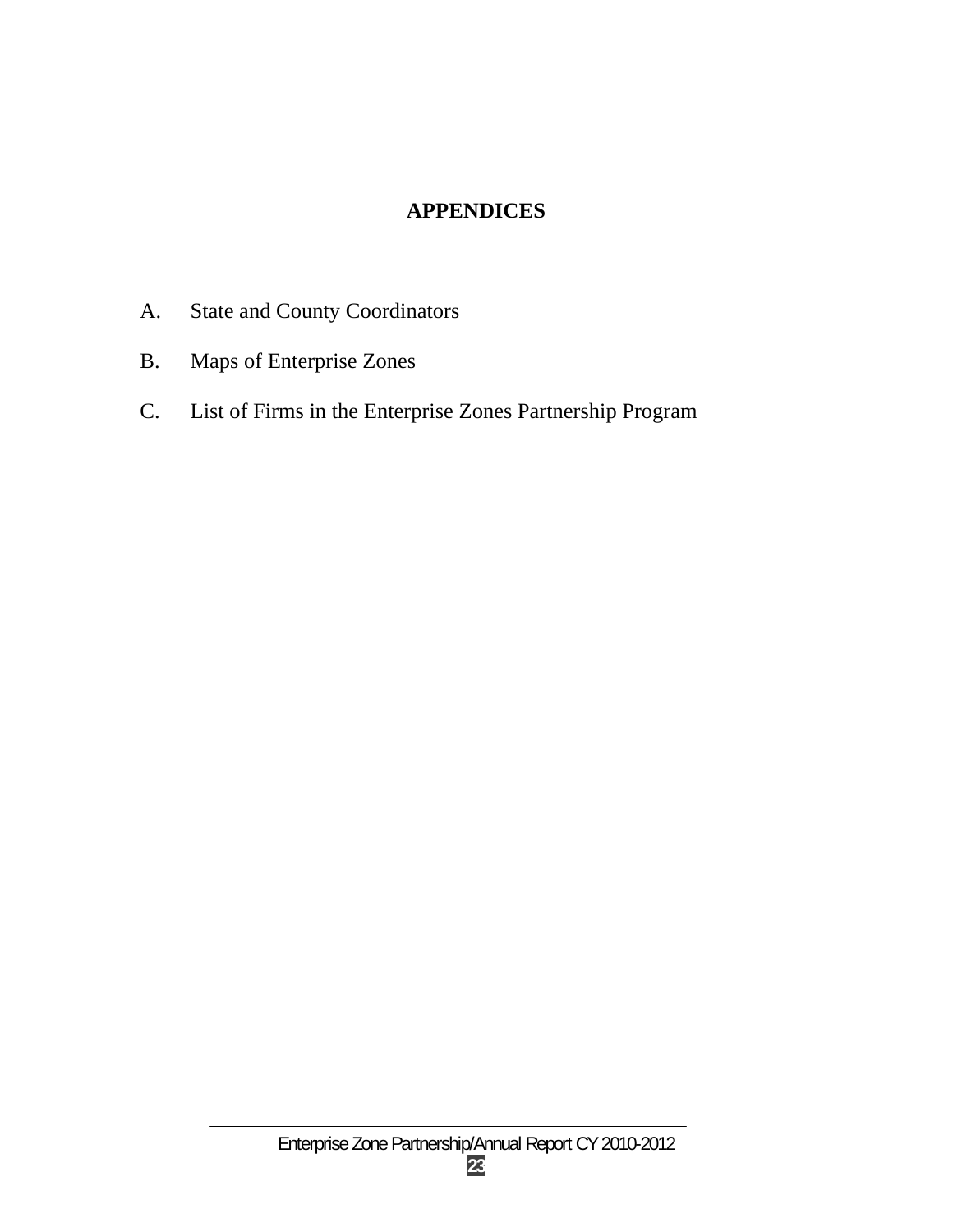# **APPENDIX A**

# **STATE AND COUNTY COORDINATORS**

Enterprise Zone Partnership/Annual Report CY 2010-2012 **24**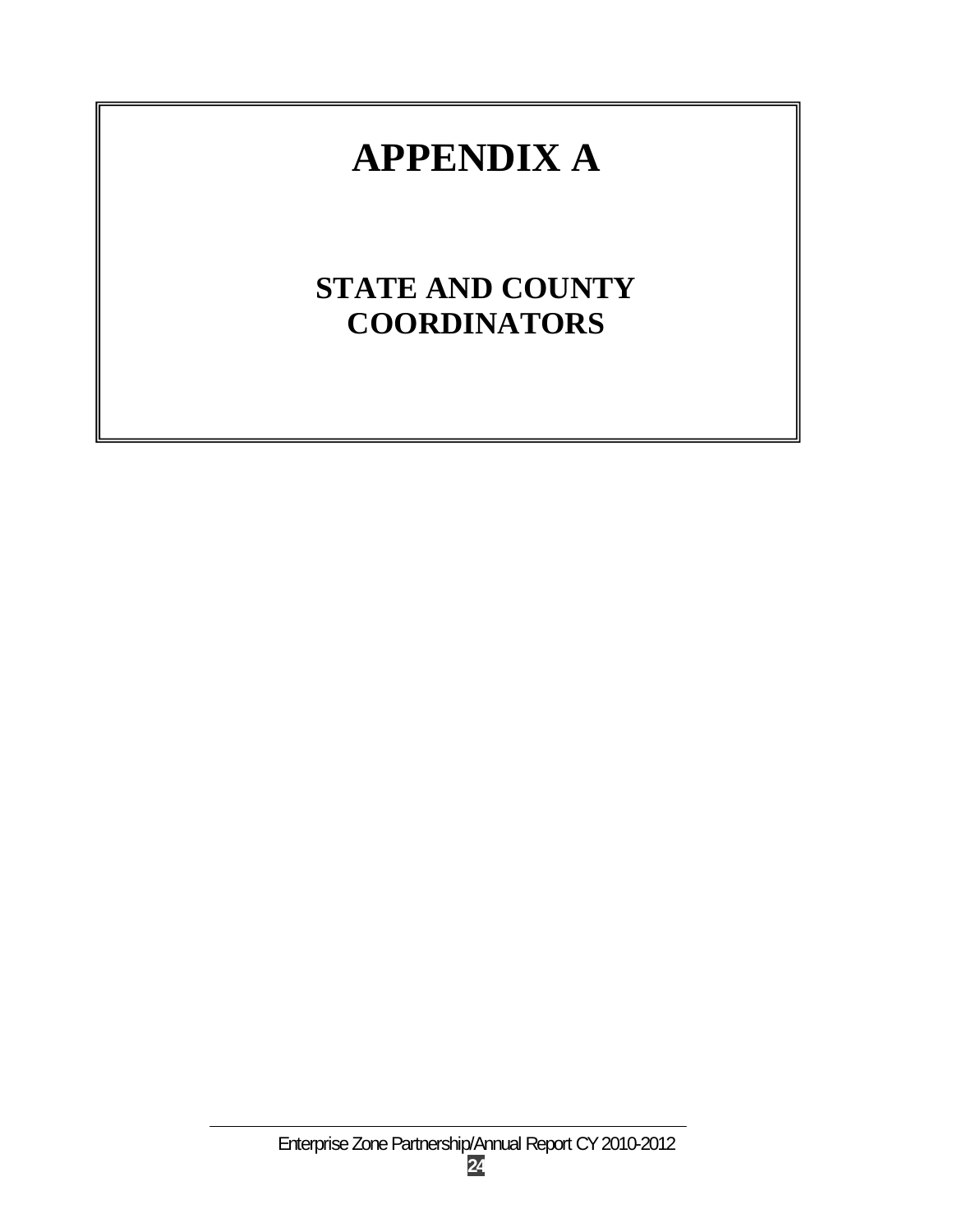# **HAWAII STATE AND COUNTY ENTERPRISE ZONES COORDINATORS**

# **CONTACT INFORMATION**

| State of Hawaii              | Department of Business, Economic Development & Tourism<br>P.O. Box 2359<br>Honolulu, Hawaii 96804                                                                                                                                              |                    |  |  |  |  |
|------------------------------|------------------------------------------------------------------------------------------------------------------------------------------------------------------------------------------------------------------------------------------------|--------------------|--|--|--|--|
|                              | Wayne Thom<br>Phone: (808)587-2772<br>Email: wthom@dbedt.hawaii.gov                                                                                                                                                                            | Fax: (808)586-2589 |  |  |  |  |
|                              | Marlene Hiraoka<br>Phone: (808)587-2758<br>Email: mhiraoka@dbedt.hawaii.gov                                                                                                                                                                    | Fax: (808)586-2589 |  |  |  |  |
| County of Hawaii             | Jane Horike<br>Department of Research and Development<br>County of Hawaii<br>25 Aupuni Street, Suite 1301<br>Hilo, Hawaii 96720<br>Phone: (808) 961-8496<br>Email: jhorike@co.hawaii.hi.us                                                     | Fax: (808)935-1205 |  |  |  |  |
| County of Kauai              | George Costa, Director<br>Office of Economic Development<br>County of Kauai<br>4444 Rice Street, Suite 200<br>Lihue, Hawaii 96766<br>Phone: (808)241-4949<br>Email: gcosta@kauai.gov                                                           | Fax: (808)241-6399 |  |  |  |  |
| County of Maui               | Teena Rasmussen<br>Economic Development Coordinator<br>County of Maui<br>2200 Main Street, Suite 305<br>Wailuku-Maui, Hawaii 96793<br>Phone: (808)270-7710<br>Email: teena.rasmussen@co.maui.hi.us                                             | Fax: (808)270-7995 |  |  |  |  |
| City & County<br>of Honolulu | James Lota<br>Planner<br>Office of Special Projects<br>Department of Community Services<br>City & County of Honolulu<br>715 South King Street, Suite 311<br>Honolulu, Hawaii 96813<br>Phone: (808)766-5861<br>Email: <i>jlota@honolulu.gov</i> | Fax: (808)768-1251 |  |  |  |  |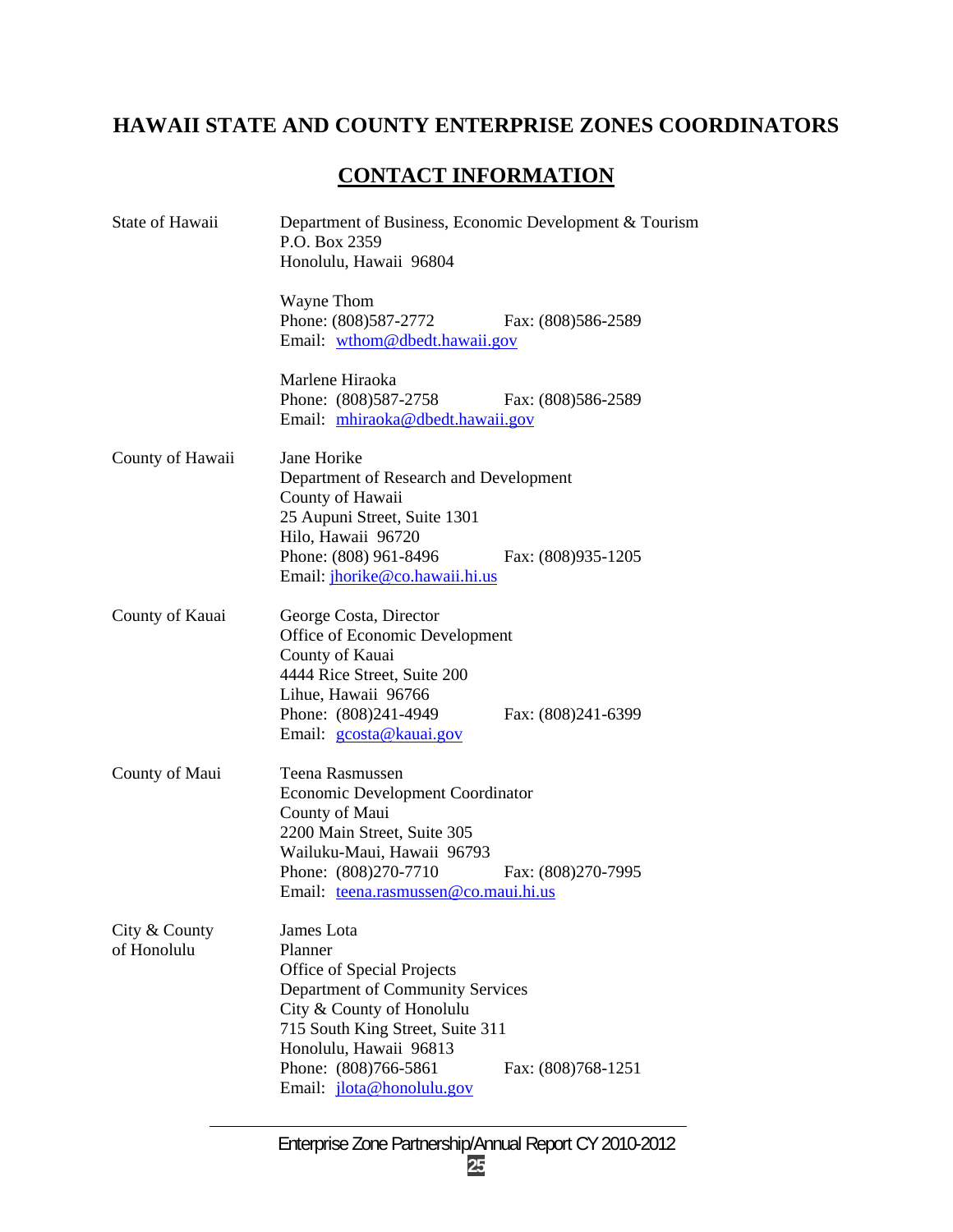# **APPENDIX B**

# **MAPS OF ENTERPRISE ZONES**

Enterprise Zone Partnership/Annual Report CY 2010-2012 **26**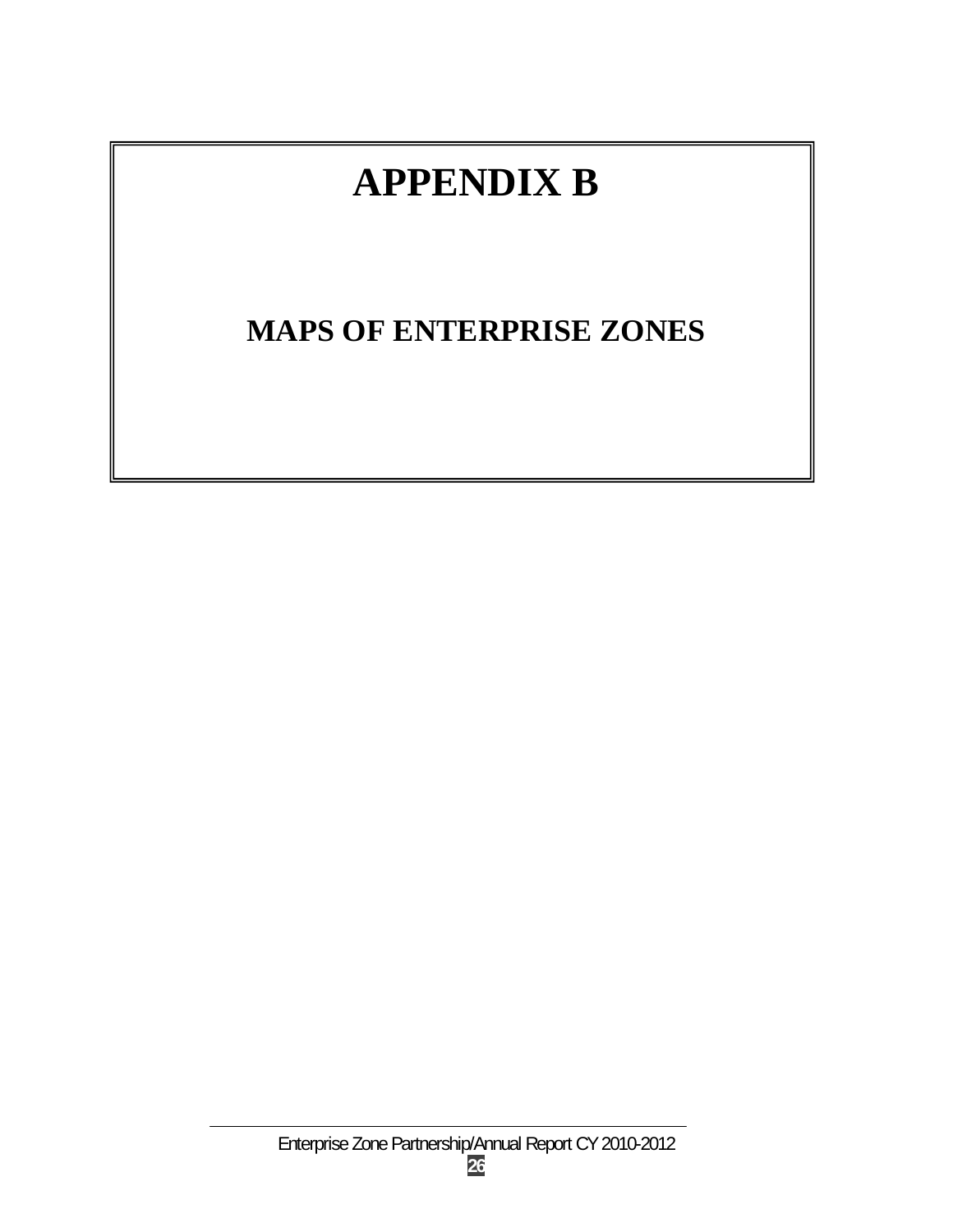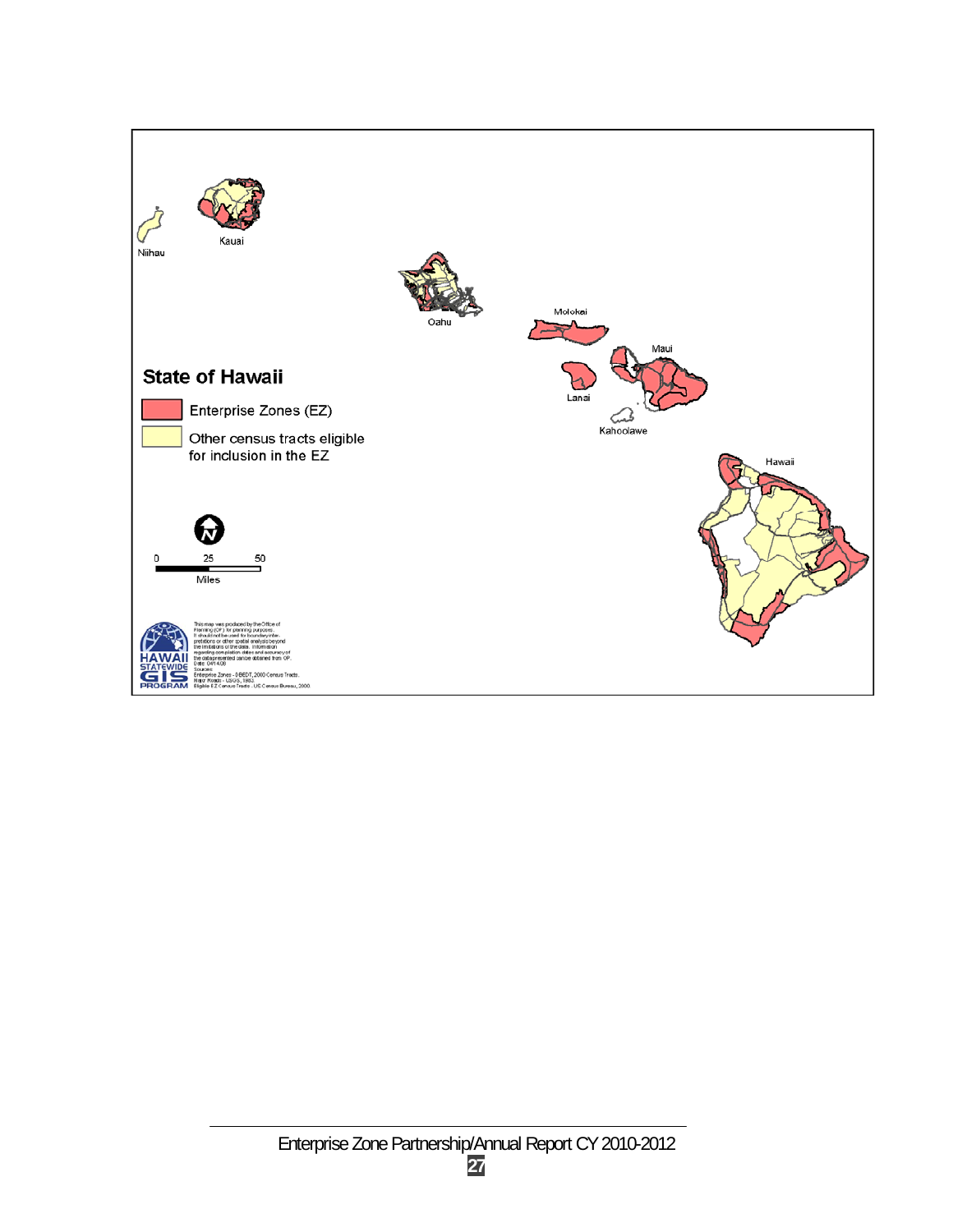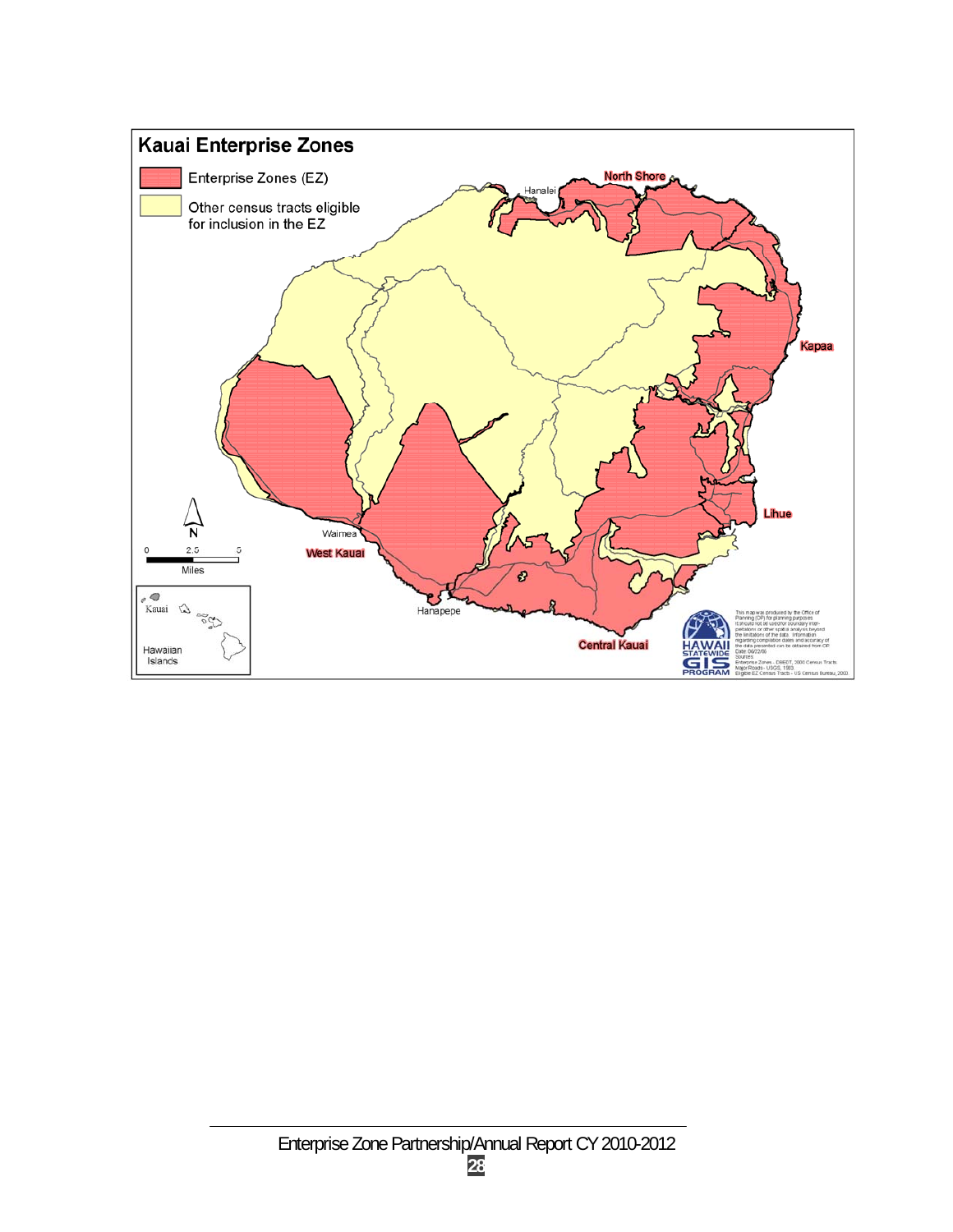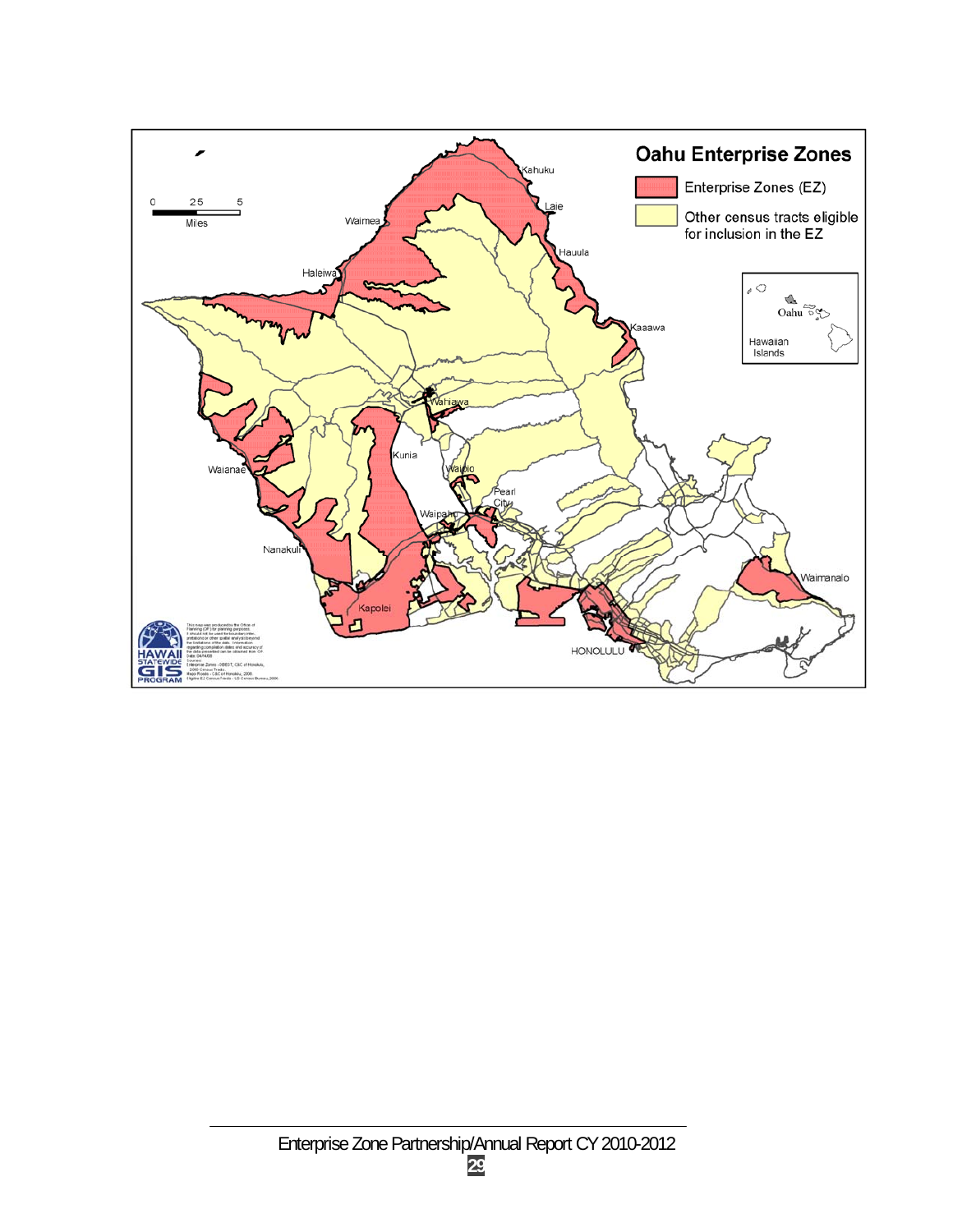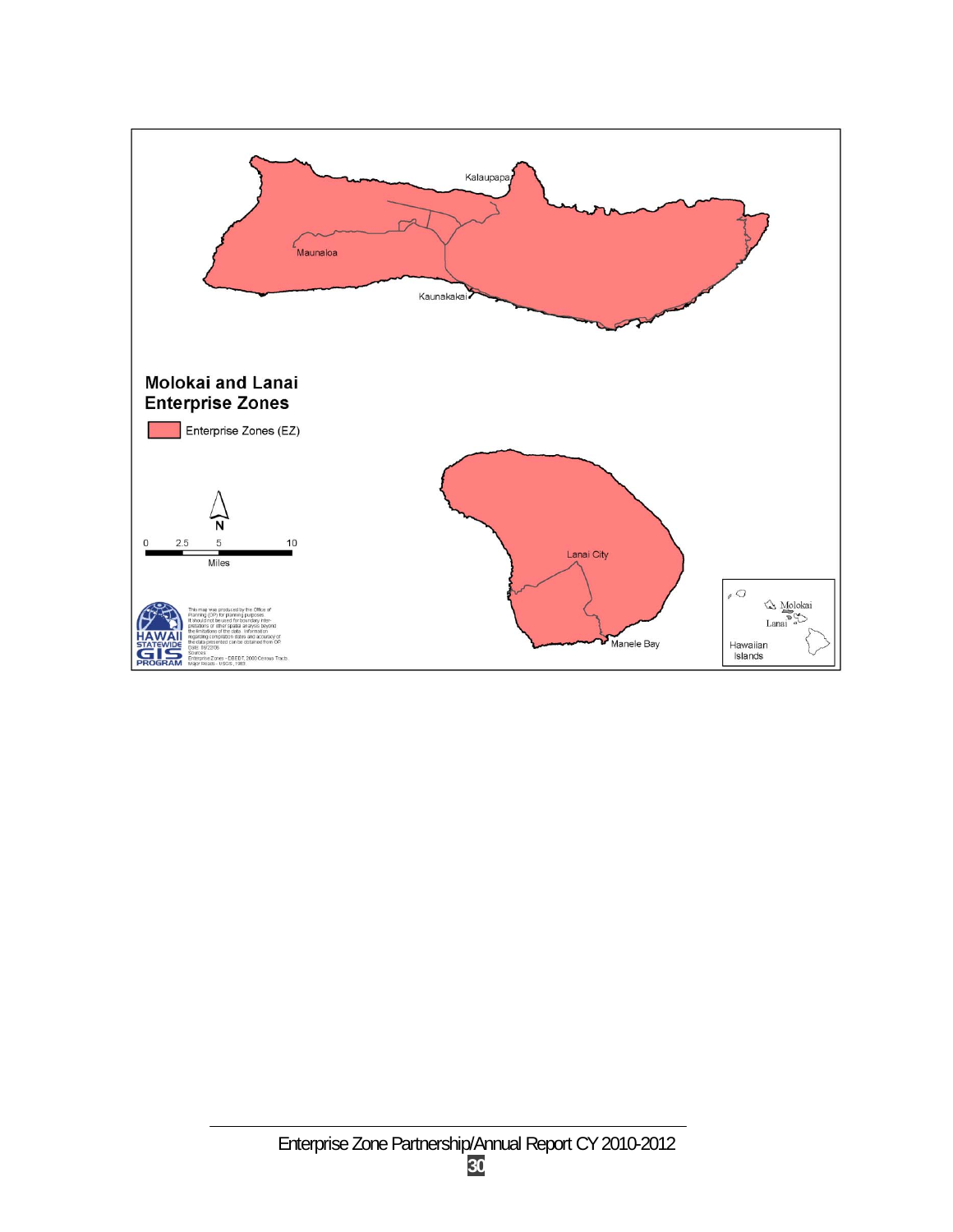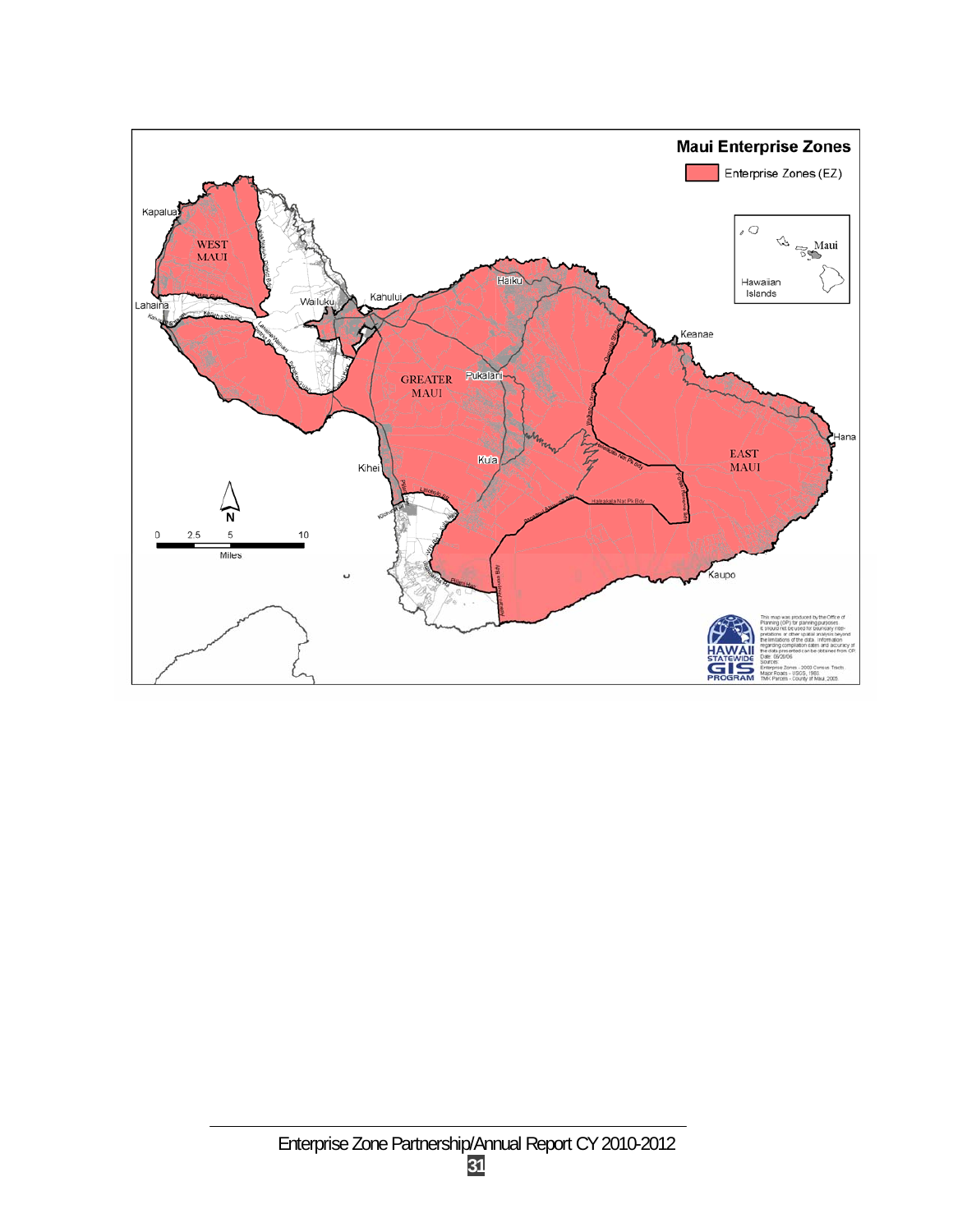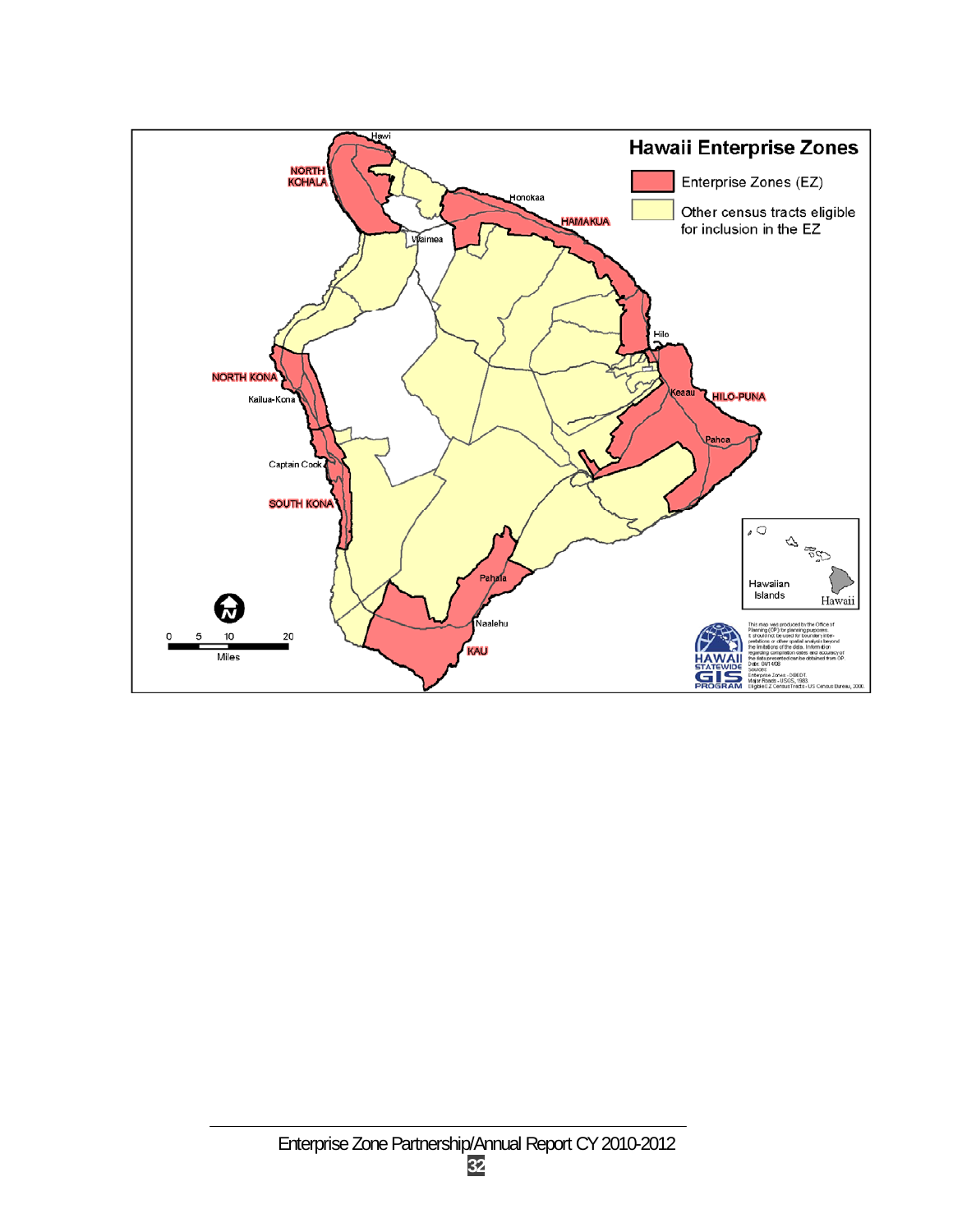# **APPENDIX C**

# **LIST OF EZ FIRMS BY COUNTY**

**As of December 31, 2012**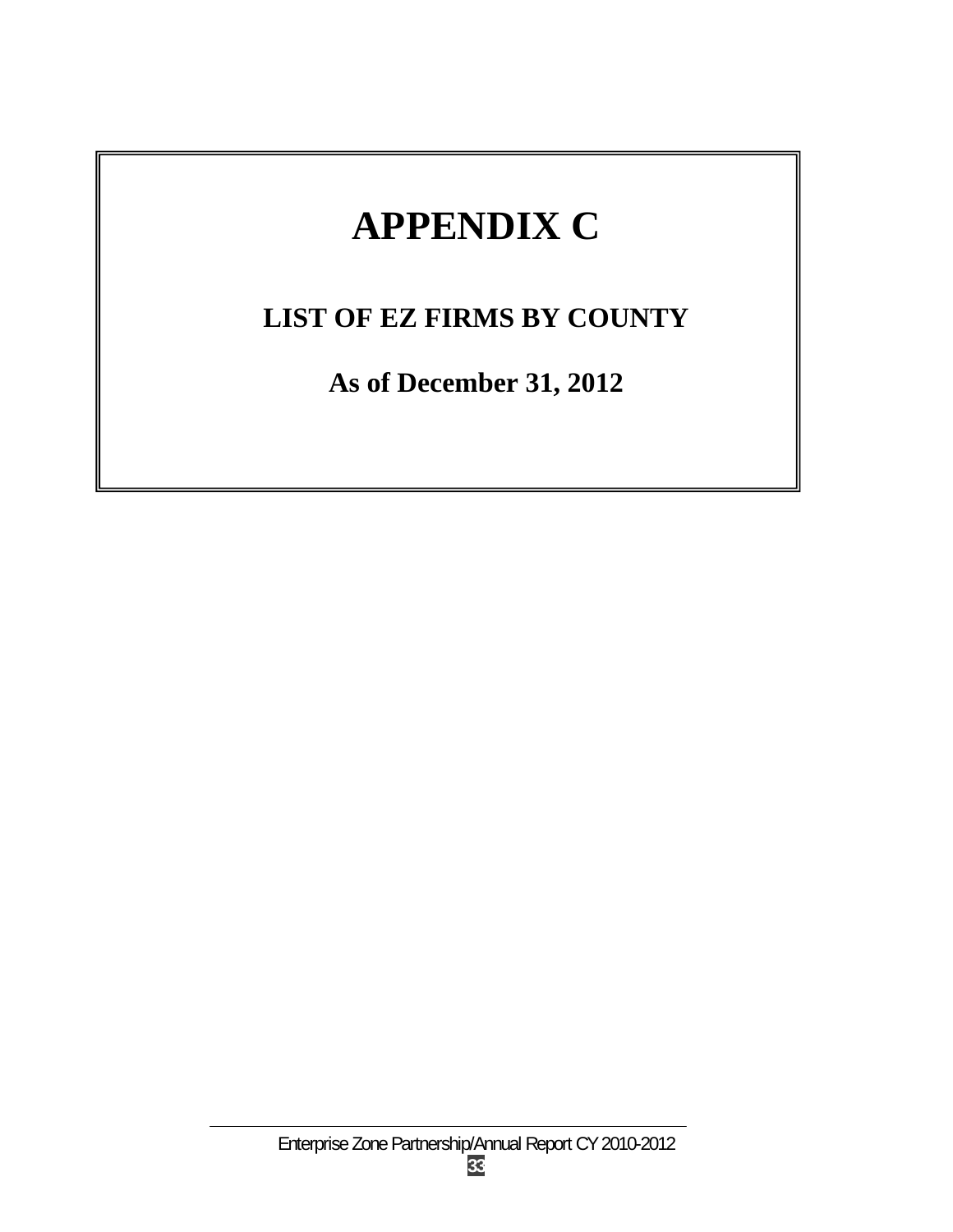# **FIRMS CURRENTLY ENROLLED IN THE EZ PARTNERSHIP PROGRAM (As of CY 2012)**

# **COUNTY OF HAWAII**

 Big Island Biodiesel, LLC A & T Belmes Papaya Adaptations, Inc. Agrinom LLC Alan Kuwahara dba Puna Floriculture Aloha Green Group LLC Aloha Hawaiian Stores dba Donkey Ball Stores Aloha Orchids, LLC Big Island Abalone Corporation Big Island Agriculture Distribution Co., Inc. Big Island Carbon, LLC Big Island Landscaping Big Island Plant & Foliage Black Pearls, Inc. Boteilho Hawaii Enterprises Buddha's Sanctuary Cabinet Shop, The Cellana LLC Datz & Katibah, Inc. dba Natural Pacific Deep Seawater International, Inc. Eco Terrestrial Concepts, LLC Flowers by Kona Scent Fresh Island Fish Company, Inc.-Big Isle FU Molina Farm Fuku-Bonsai, Inc. Great Pacific Chocolate Co., Inc. dba The Original Hawaiian Chocolate Factory Green Point Nurseries, Inc. Greenwell Farms, Inc. Hamakua Energy Partners, LP Hamakua Heritage Farm, Inc. Hamakua Macadamia Nut Co., Inc. Hamakua Organics Hawaii Beef Producers Hawaii Island Hardwoods, LLC Hawaii Pacific Biodiesel Technologies, LLC Hawaiian B Natural Farms, Inc. Hawaiian Legacy Hardwoods, LLC Hawaiian Rainforest Water Co., LLC Hawi Renewable Development, LLC Hilo Fish Company, Inc.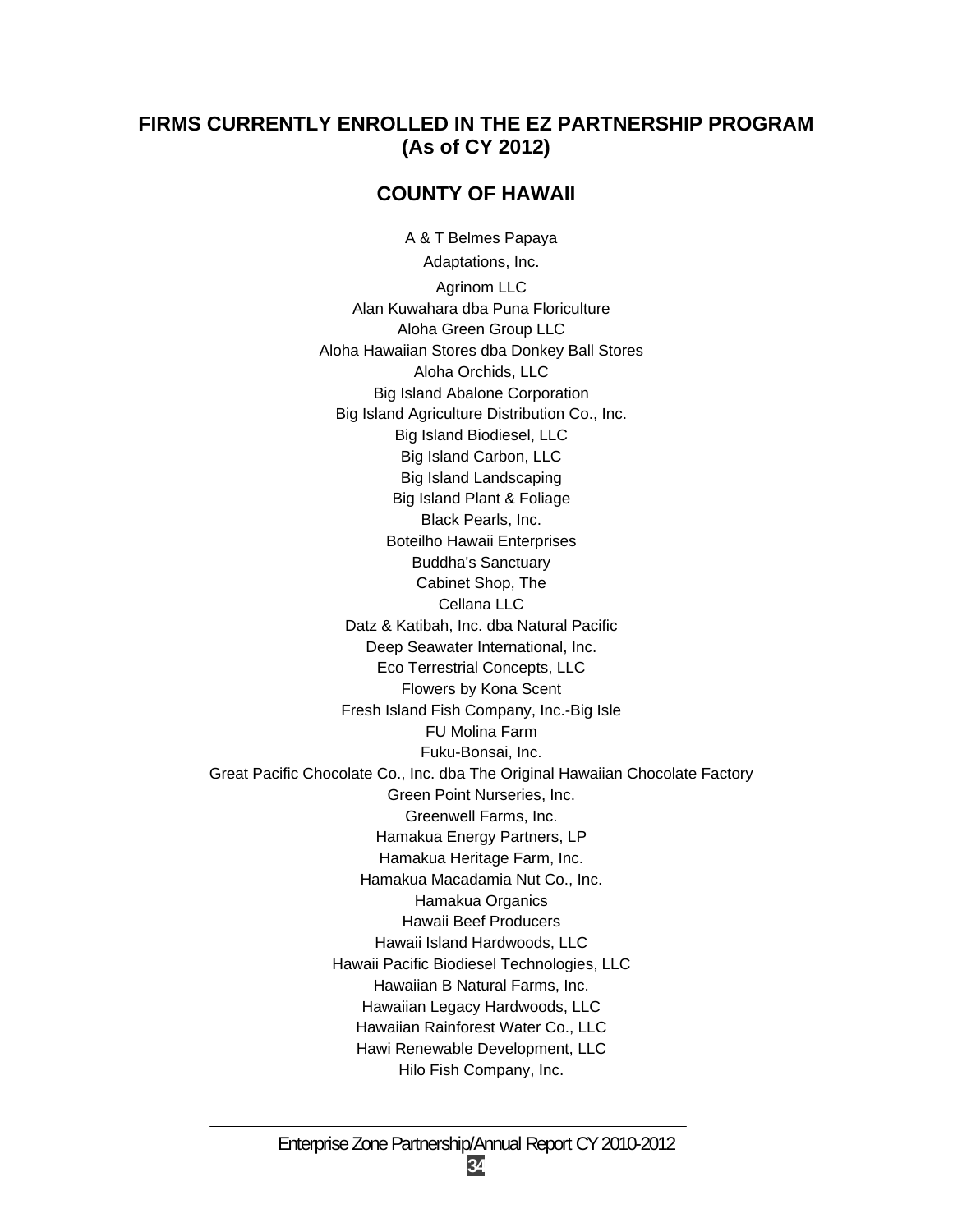## **COUNTY OF HAWAII (cont'd)**

Hilo Orchid Farm Hawaii, Inc. Hog Heaven Island Dairy Island Harvest Organics, LLC Island Heritage (Hawaii-Hilo) Island Heritage (Hawaii-Kailua-Kona) Kapapala Ranch Kau Farms Management LLC Kohala Nursery Kona Bay Marine Resources Kona Blue Water Farms, LLC Kona Coast Shellfish, LLC Kona Fish Company, Inc. Kona Irrigation Supply, Ltd. (Big Isle) Kona Joe Coffee, LLC Kona Kulana Farms Koyo USA Corp. Kuahiwi Contractors, Inc. Kukaiau Ranch, LLC Leilani Palms & Foliage Lone Palm, Inc. Maebo Noodle Factory, Inc. Maka'ala Hawaii, Inc. dba Hilo Coffee Mill Malika Orchids, Inc.dba The Orchid Works Margaret Collins dba Paradise Meadows Mauna Kea Banana Company, Inc. Mauna Kea Moo Miranda Farms Moana Technologies, Inc. Moku Nui Bioenergy Corp. Moonrise Tea Garden Mountain Meadows, Inc. Natural Stone LLC (Big Island) Nestor G. Madamba Farm Nursery Solutions, Inc. Orlando Manuel & Ella Manuel dba Manuel Farms Pacific Floral Exchange, Inc. Ponoholo Ranch Limited PRL English, LLC Puueo Poi Factory, Ltd. R. R. & S., Inc. Rusty's Hawaiian, LLC S. Taka Saver Holdings Standard Bakery, Inc. Sustainable Island Products, LLC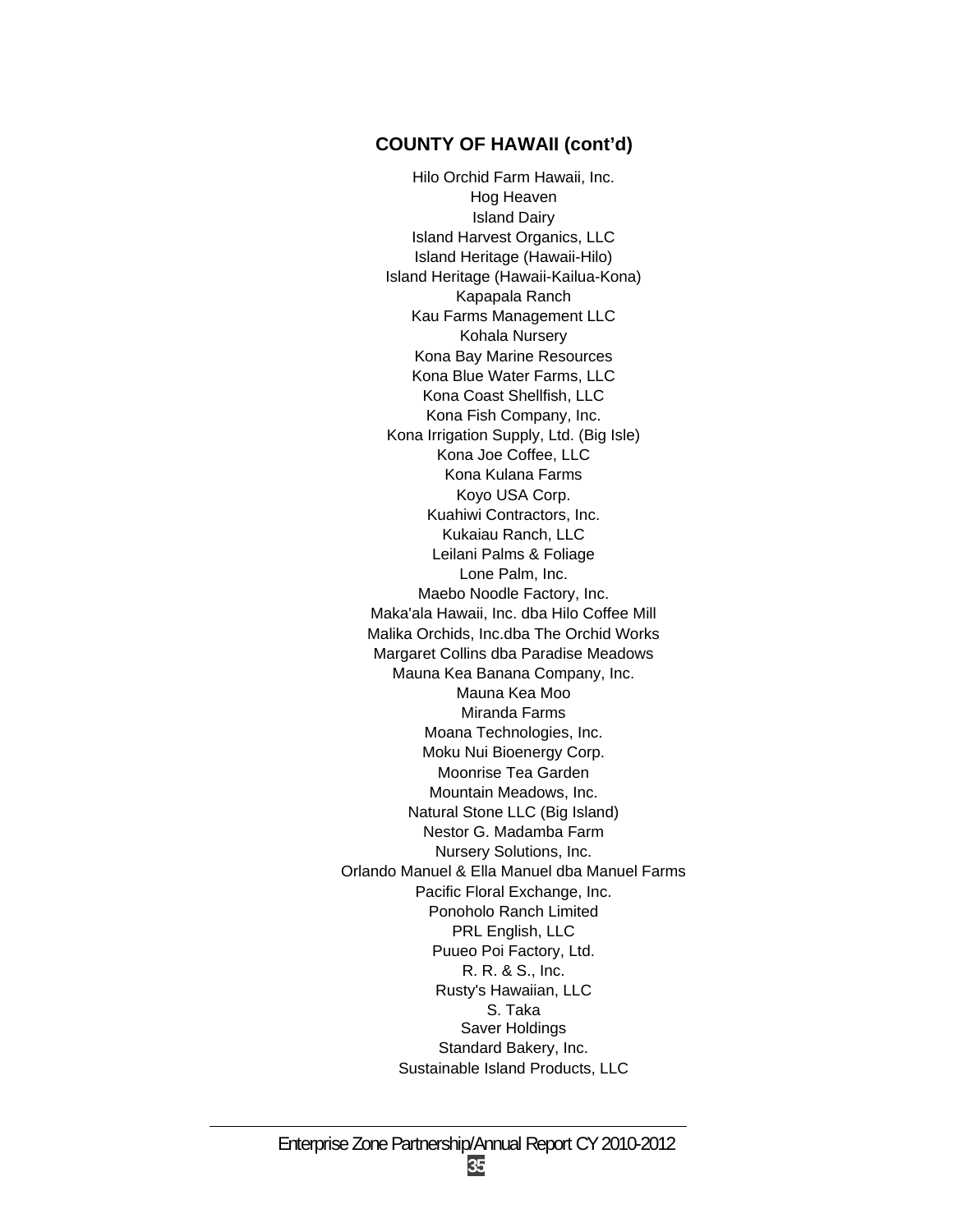## **COUNTY OF HAWAII (cont'd)**

Tamosh, LLC Tawhiri Power LLC The Dutch Hawaiian Cheesery, LLC Tradewinds Forest Products LLC Universal Realm Enterprises, Inc. dba Wisdom Source Vantanage Nursery, LLC Volcano Island Honey Company Wailea Agricultural Group, Inc.

## **COUNTY OF KAUAI**

Agrigenetics, Inc. Aunty Lilikoi, LLC Eskimo Candy Kauai, Inc. Fresh Island Fish Company, Inc.-Kauai Hawaiian Homestead Technology, Inc. Island Heritage (Kauai) Island Soap Company, LLC Kapaa Banana Company, Inc. Kauai Chocolate Company, Inc. Kauai Island Soap Co., LLC Kauai Nut Roasters L&T's Alternatives Mid Pacific Communications, Inc. Orchid Alley Soft Majik Corporation Tropical Flowers Express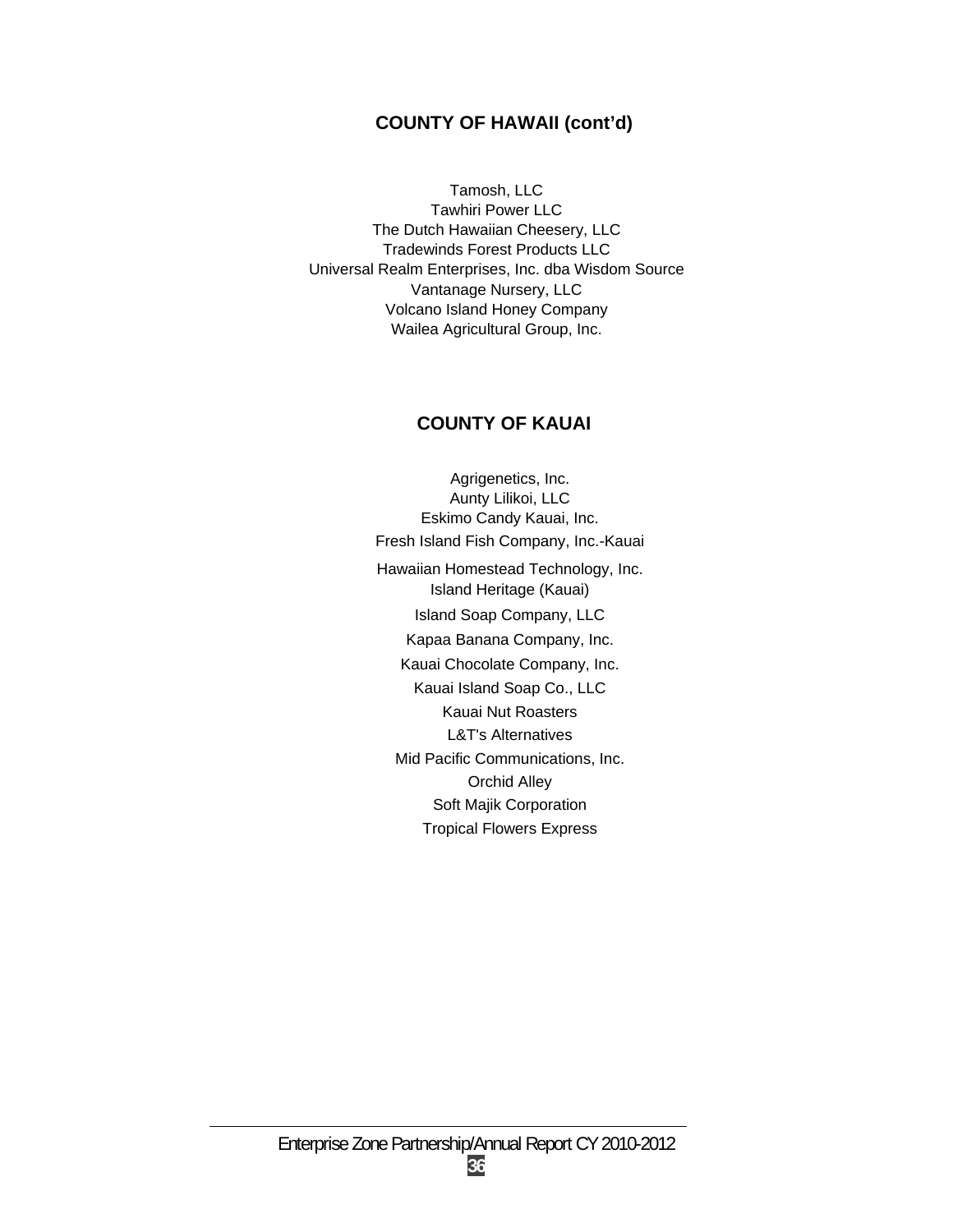#### **COUNTY OF MAUI**

Air Repair, LLC Aloha Glass Recycling, Inc. Araki-Regan & Associates Aumakua Holdings Inc. Bump Networks, Inc. Code Rebel, LLC Cowboy Built, Inc. Cowboy Built, Inc., dba Maui Energy Company Credit Associates of Maui, Ltd Design Solution, Inc. dba The Maui Closet Co. Diamond B Ranch Envisions Entertainment & Productions, Inc. Eskimo Candy Maui, Inc. 519 Service Corp., LLC Fresh Island Fish Company, Inc.-Maui Garden of Eden Arboretum Haliimaile Pineapple Co., Ltd. Hana Ranch Partners, LLC Hawaii Stone & Tile, Inc. Hawaiian Herbal Blessings, Inc. Howard's Nurseries, Inc. JYY, Inc. dba Maui Upcountry Jams & Jellies K-Deck Canvas Corp. Kihei Gardens & Landscaping Co., LLP Kihei Ice, Inc. Koolau Aviation Services, Inc. Kula Country Farms Lanai Oil Company, Inc. Lavender Farm dba Alii Kula Lavender Maui Alliance Maui Cattle Company, LLC Maui Custom Woodworks, Inc. Maui Floral, Inc. Maui Fresh Fish LLC Maui Kensington, LLC Maui Marble and Granite, Inc. Maui Oma Coffee Roasting Co., Inc. Maui Seafoods, LLC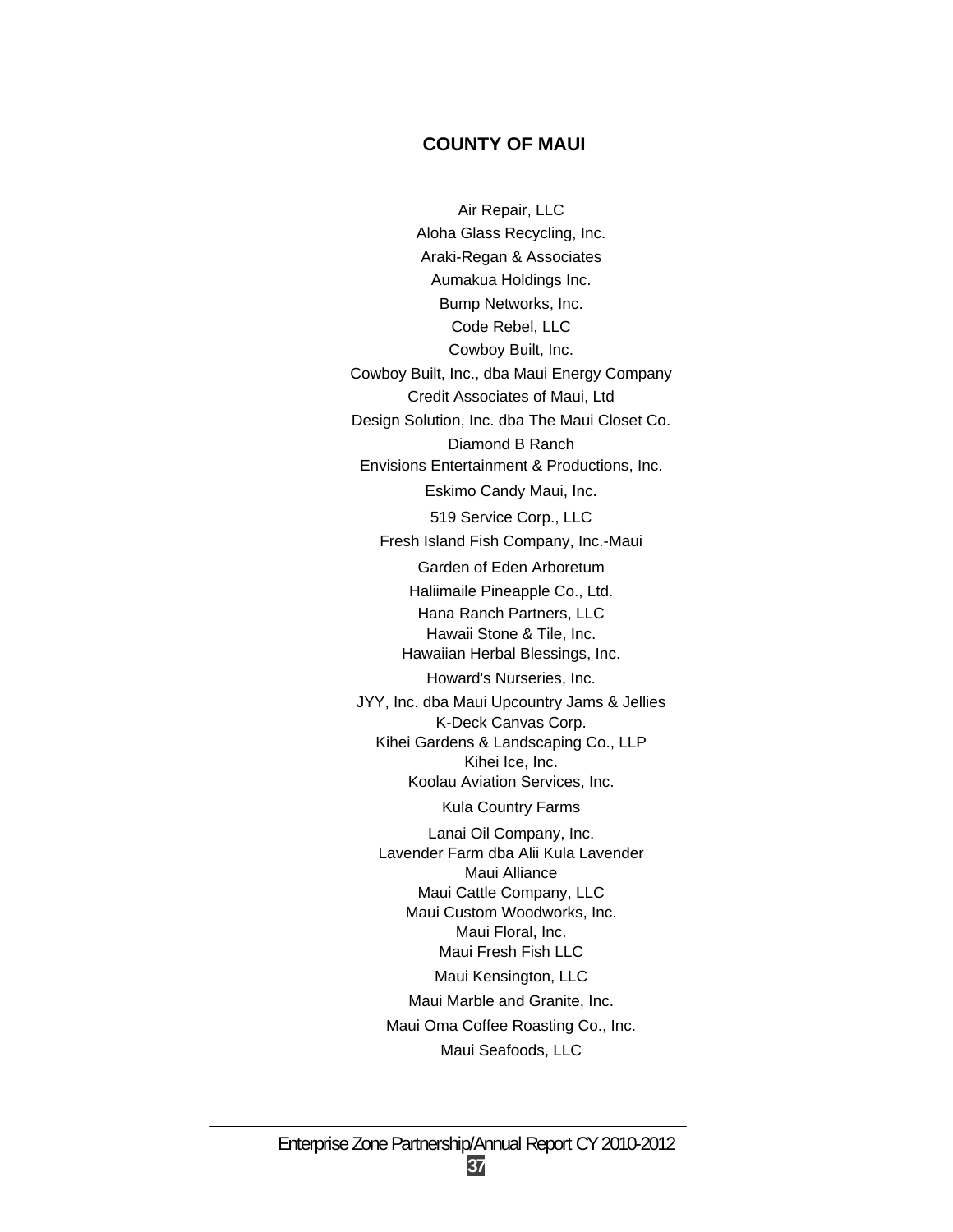#### **COUNTY OF MAUI (cont'd)**

Monsanto Company & Subsidiaries Noni Maui, LLC Pacific Biodiesel, Inc. Pacific Biotech, LLC Pacific Produce, Inc. Paradise Flower Farms, Inc. TC Kokua, LLC The Aloha Garden of Maui, LLC The Madden Corporation (Maui) Tropic Fish Maui, LLC Tumbaga Enterprises, LLC Watanabe Vegetable Processing, LLC Worldwide Flight Services, Inc.

#### **CITY & COUNTY OF HONOLULU**

Ace Farm LLC Ace Quality Farm Products, LLC AEOS Systems,LLC Alluvion, Inc. Aloha Automotive Distributing, Inc. Aloha Data Services, Inc. Aloha Gourmet Products, Inc. Aloun Farms, Inc. American Healthways Services, Inc. American LED and Energy Corporation Animate Farm LLC Associated Producers Corp. Axean Group Axean Pacific, Inc. Ba-Le, Inc. dba Tour Bakehouse Base 10, Inc dba Oils of Aloha Bel Air Distributors, Inc Classic Sales, Inc. Cleanway, Inc. Covance CRU Inc. (Radiant Research) Creative Packaging LLC Credit Associates of Maui, Ltd CTA Development, LLC Custom Company, The Daga Restaurant Ware Datahouse Consulting, Inc. David Fitz-Patrick MD Inc. Del Monte Fresh Produce (Hawaii) Inc. Delaware Resource Group of Oklahoma, LLC Digital Mediums LLC DOITNOW, INC. dba Carrier Hawaii Dr Fortress, LLC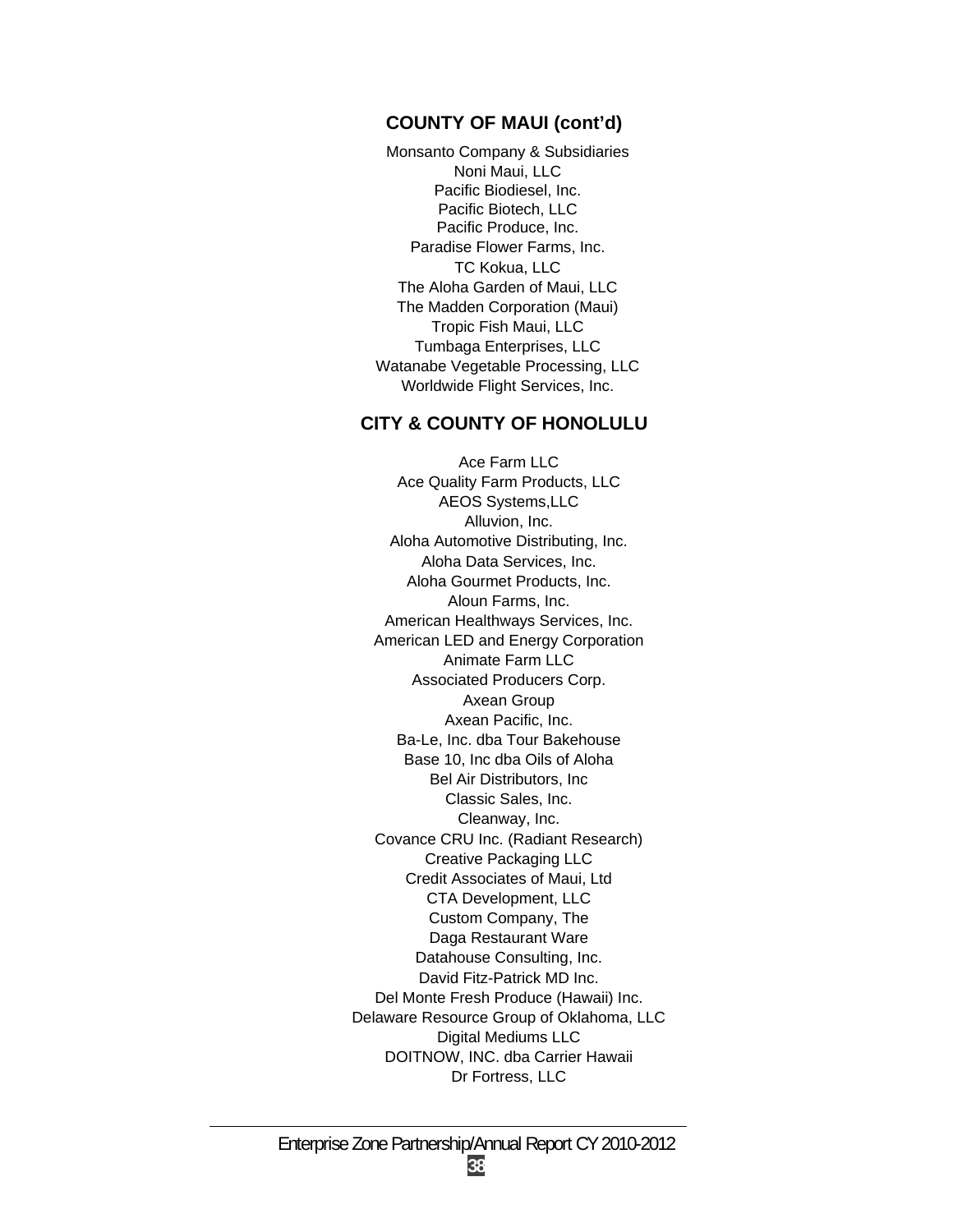Environmental Waste Mgmt. Sys., Inc. Eskimo Candy Oahu, Inc. EURAM, Inc. dba Hawaiian Paradise Coffee Eyegenix, LLC Fantastic Gardens Hawaii First Response Professional Security Service, LLC Flying R Livestock Co., Ltd. For J's Hawaii, Inc. Fresh Island Fish Company, Inc.-Oahu Fuji Photo Film Hawaii, Inc. Gannett Hawaii Publishing LLC Glenn's Flowers and Plants GLP Asphalt LLC Goldwings Supply Service, Inc. Grove Farm Fish & Poi LLC Ham Produce & Seafood, Inc. Hardware Hawaii Kapolei LLC Hawaii Business Group Inc dba Wing Coffee Co. Hawaii Candy, Inc. Hawaii Clinical Research Center Hawaii Diesel Production Company Hawaii Fish Company Hawaii Food Service Alliance, LLC Hawaii Fruit Company Hawaii Impulse Systems, Inc. Hawaii Star Bakery Hawaii Supply LLC Hawaiian Chip Company, LLC Hawaiian Sun Products, Inc. Hawaiian Sunshine Nursery, Inc. HI Planning Mill, LLC HNK, Inc. dba Koha Oriental Foods Ho Farms, LLC Hoike Networks, Inc. Hoike Services, Inc. dba Hoike Technology Hoku Scientific, Inc. Honolulu Wood Treating, Ltd. Imperium Renewables Hawaii LLC Innovative Housing Solutions, LLC Island Home Building Materials Island Maid, Inc. Island Sewing, Inc.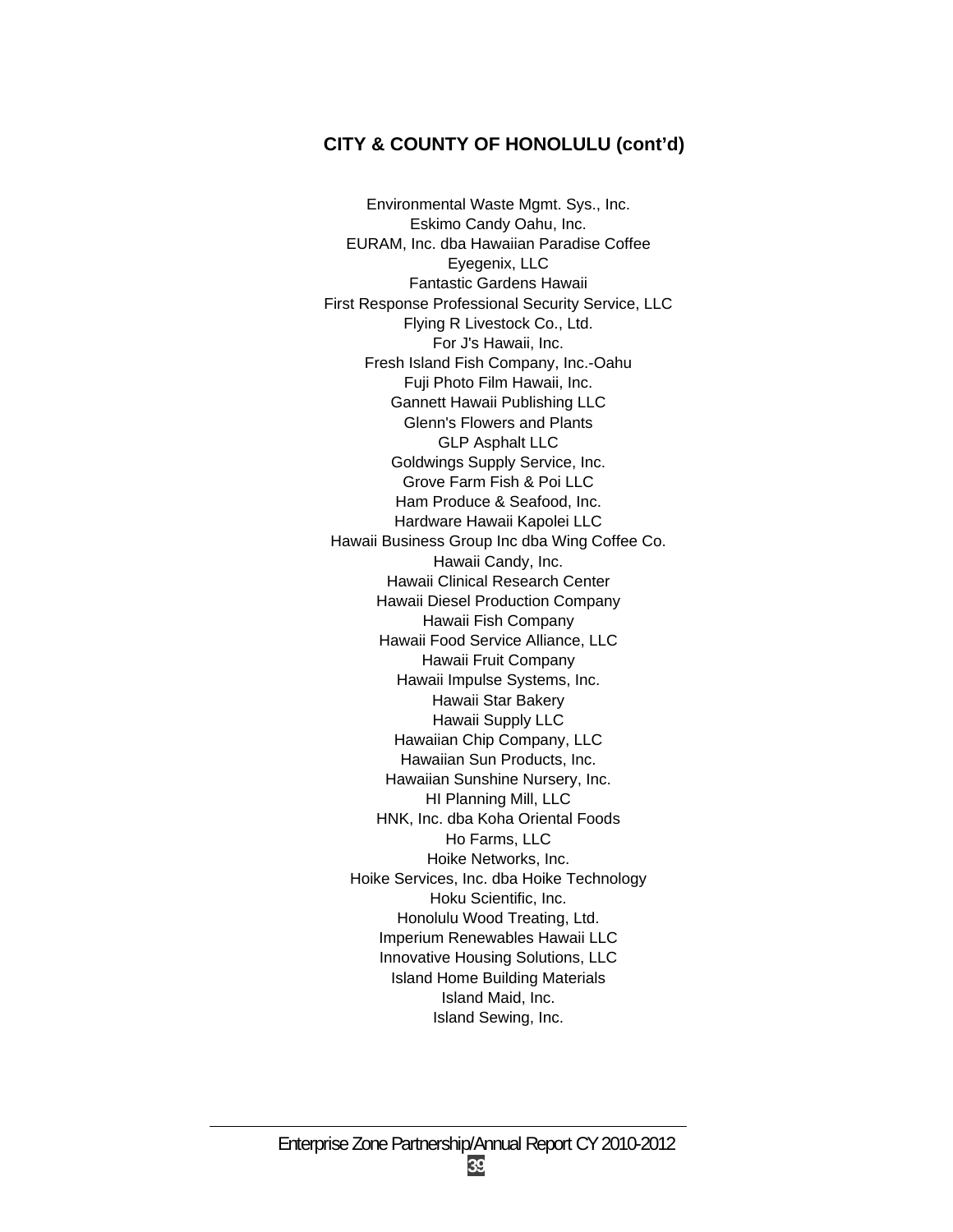Island Taylor, L.L.C. Jade Food Products, Inc. Jems Enterprises, LLC Kahuku Farmers, Inc. Kalaka Nui, Inc. Kapolei Studios, LLC KK Poultry Farm, Inc. Kona Irrigation Supply, Ltd. (Oahu) KTM Services, Inc. Lady Ease Limited dba Ease Collection Ladybug Plants LLC Land Breeze, Inc. Layout Etc., Inc. Leilani Nursery, Inc. Local Island Fresh Edibles, Inc. Maka'ala Hawaii, Inc. dba Hilo Coffee Mill Makai Communications Malolo Beverage & Supplies, Ltd. Matsuda Fukuyama Farms, Inc. Mendocino Forest Products Company, LLC Mikilua Poultry Farm, Inc. Mikoshi Trading Hawaii, Inc. MJC, Inc. Monsanto Company & Subsidiaries Monstah Glass Hawaii LLP Mountain Apple Co., Inc. Mulvadi Corporation Nalo Farms, Inc. Nalo Fresh, Inc. Natural Stone LLC (Oahu) New Dimension Controls, Inc. Norpac Fisheries, Inc. Ohana Control Systems Hawaii, Inc. Pacific Agricultural Sales & Services, Inc. Pacific Agriculture Research Co., LLC Pacific Biodiesel, Inc. Pacific Cup, Inc. Pacific Gloves & Service, LLC Pacific Ocean Producers, LLC Pacific Shipyards International,LLC Paina Hawaii, LLC Palama Holdings, LLC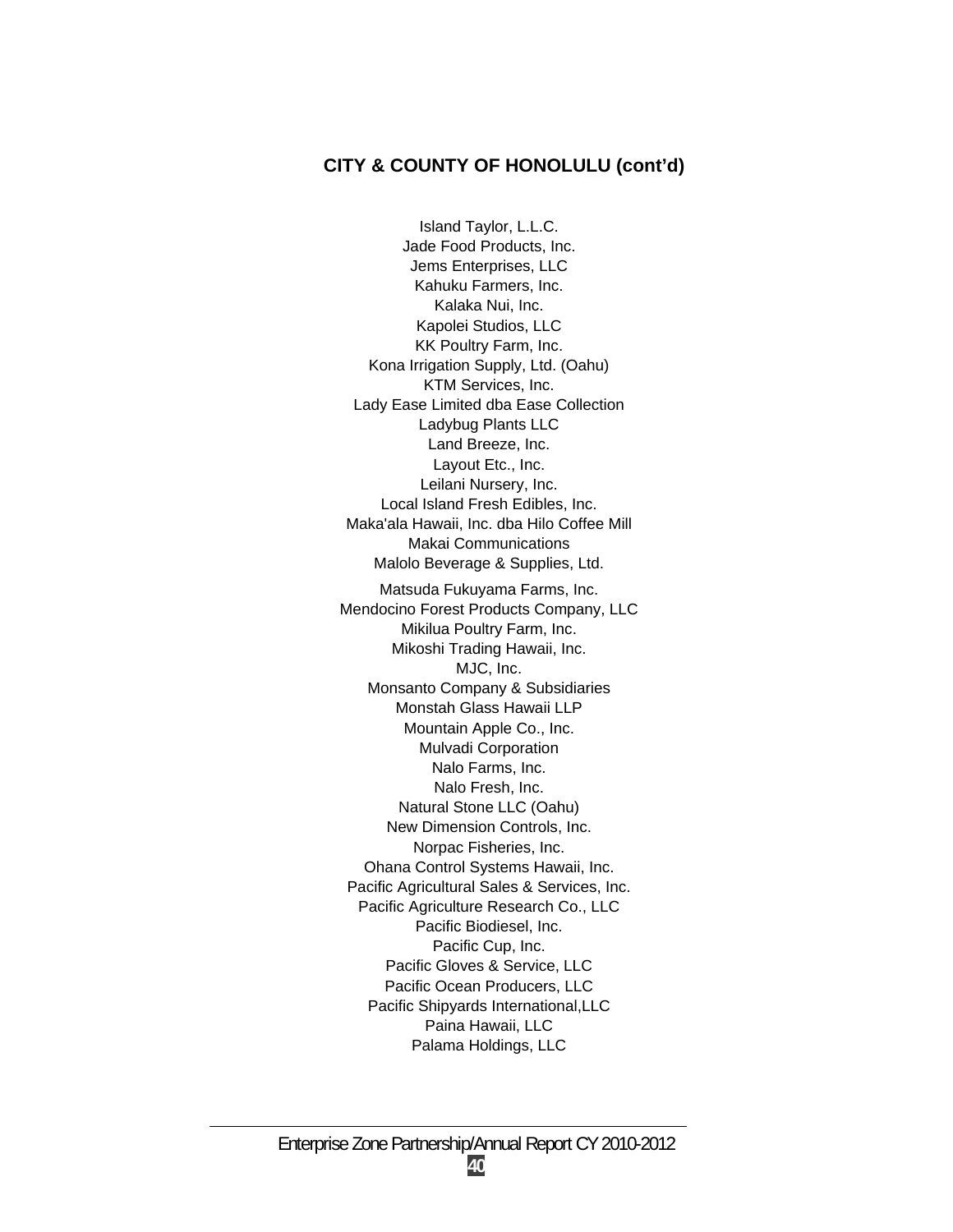Parallel 21, Inc. Patisserie, Inc., The PCLender.com, Inc. Pearson Dental Supplies, Inc. Penethon LLC (FireFly) Phoenician, LLC The Plumbing Source, Inc., The Pono Ventures Inc. dba AR Recovery Solutions of Hawaii Praxis L.P. Print Proz, Inc. Profitability of Hawaii, Inc. Purdy Co., Ltd. dba Island Princess/Maui's Best Quality Homes of the Pacific Referentia Systems, Inc Roberto's Healthcare Supplies, Inc. Rocky Road Products, Inc. Servpac Inc. Shakanet, Inc. Shakanet, Inc. Sinaloa Hawaiian Tortillas, Inc. Six D, Inc. Skai Technologies, LLC Sopogy, Inc. Straube's Aircraft Services Hawaii, LLC Sugar Mill Incubator LLC Superb Development & Service Corp. Superior Truss, LLC SystemMetrics Corporation Takeno Group LLC Team Praxis LLC The Madden Corporation (Oahu) 3D Travel, Inc Total Building Products, LLC Tradewinds Global Triple F Distributing(Oahu) Tri-West, Ltd. Tropic Fish Hawaii, LLC uBoost, Inc. Ultimate Innovations, LLC United Fishing Agency Unitek Supply, LLC UTS Maritime Services, LLC Ventura Technology Enterprises, Ltd.